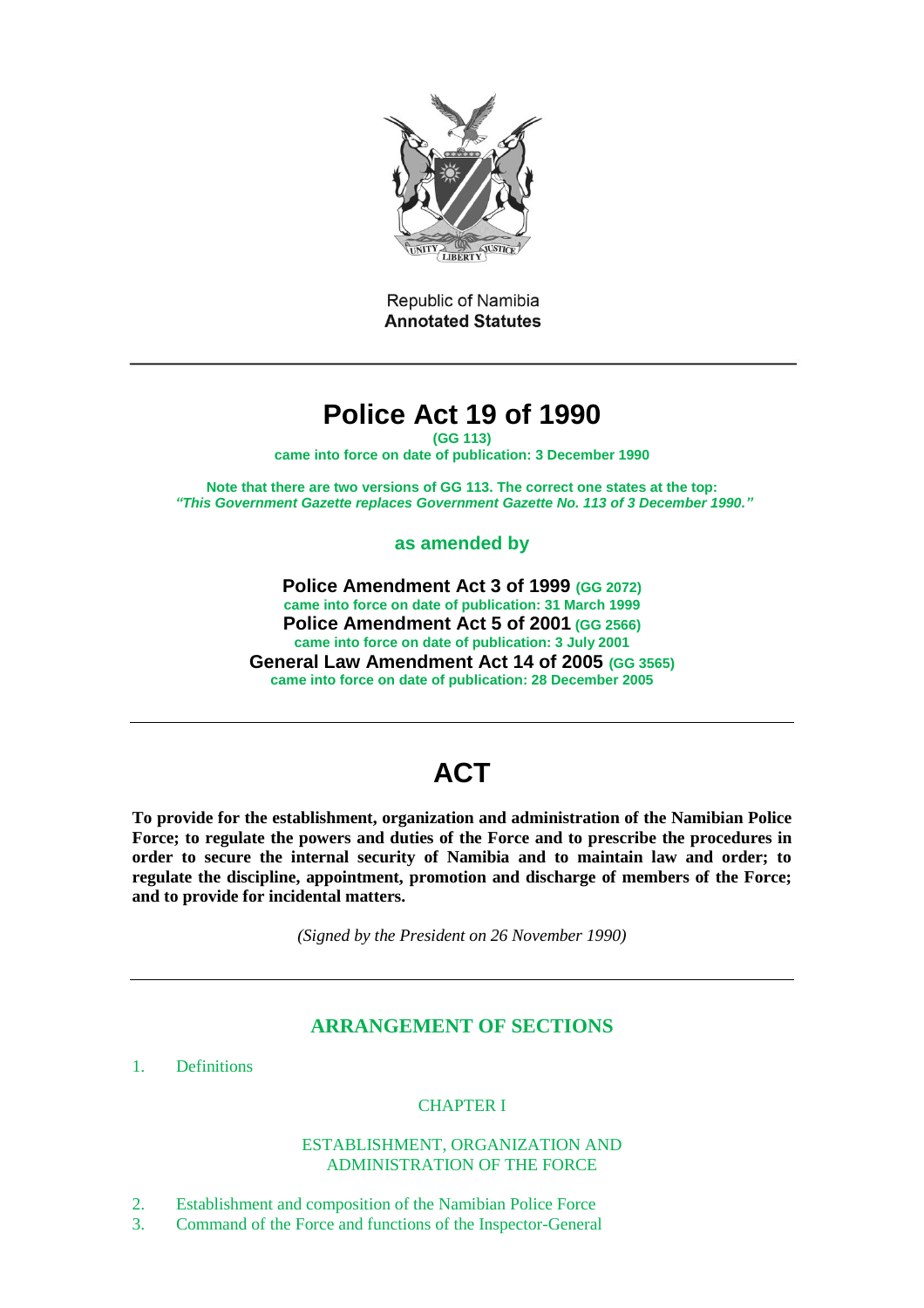#### **Police Act 19 of 1990**

- 3A. Powers of the Minister
- 3B. Removal of Inspector-General
- 4. Appointment as officers and non-officers and promotion, discharge or demotion of members
- 5. Granting of commission
- 6. Resignation of officers
- 7. Discharge of members on account of ill-health
- 8. Discharge or reduction in rank of members on account of inefficiency
- 9. Discharge of members on account of long absence without leave
- 10. Employment of Force in times of emergency
- 11. Reserve Police Force
- 12. Appointment and discharge of temporary and auxiliary members

## CHAPTER II

## FUNCTIONS OF FORCE AND POWERS AND DUTIES OF MEMBERS

- 13. Functions of the Force
- 14. Powers and duties of members<br>15. Right of entry in case of fire
- Right of entry in case of fire
- 16. Traffic barriers and cordons

## CHAPTER III

## DISCIPLINE

- 17. Contravention of Act by members
- 18. Disciplinary proceedings against members
- 19. **[deleted]**
- 20. Powers of person conducting disciplinary proceedings
- 21. Representation at disciplinary proceedings or enquiry
- 22. Members absolved from prosecution under other laws after trial under this Act
- 23. Suspension of members
- 24. Salary, allowances, privileges and benefits of suspended member

#### CHAPTER IV

#### GENERAL

- 25. Remuneration of members and conditions of service of certain members
- 26. Salary or allowance may not be assigned or attached
- 27. Members to place all their time at disposal of State
- 28. Missing members
- 29. Reward for extraordinary diligence or devotion
- 30. Establishment of decorations and medals for members
- 31. Offences in respect of decorations and medals
- 32. False representations as to association with Force
- 33. Offences in connection with members and membership of Force
- 34. Wearing of uniforms, badges or buttons of the Force
- 35. Interference with members
- 36. Exemption from tolls
- 37. Exemption of police clubs from certain taxes, duties and fees
- 38. Non-liability for acts done under irregular warrant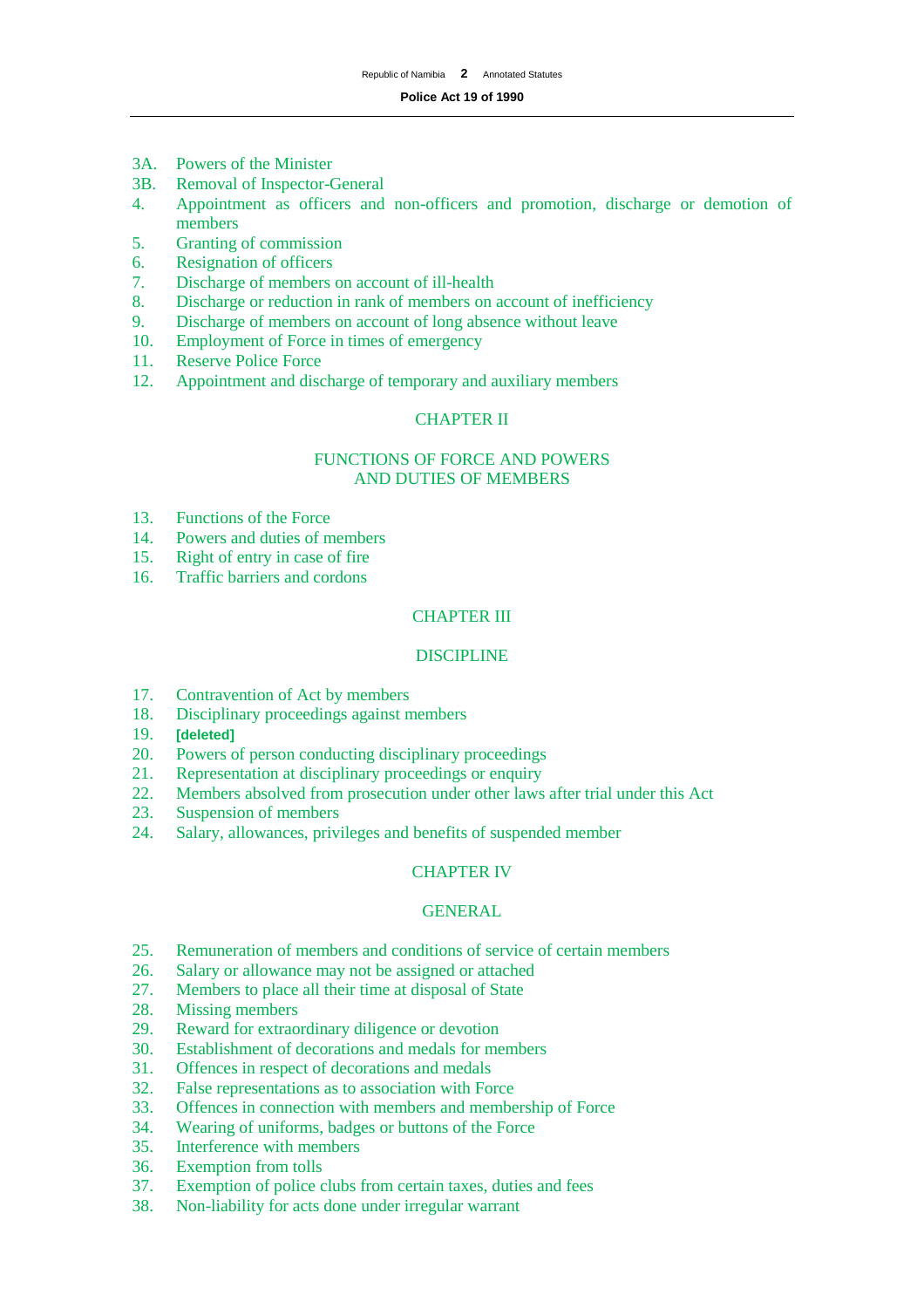#### **Police Act 19 of 1990**

- 39. Prescription of actions, notification of proceedings, cause of action, and service of certain process
- 40. Limitation of liability of the State and members
- 41. Delegation of powers, duties and functions
- 42. Regulations<br>43. President ma
- President may enter into agreements
- 43A. Criminal Statistics
- 43B. Police Advisory Board
- 43C. Municipal Police Service
- 44. Application of Act
- 45. Repeal or amendment of laws, and savings
- 46. Interpretation of laws<br>47. Short title
- Short title

SCHEDULE 1 (Section 4(2B))

SCHEDULE 2 REPEAL OR AMENDMENT OF LAWS (Section 45(1))

BE IT ENACTED by the National Assembly of the Republic of Namibia, as follows:-

## **Definitions**

**1.** In this Act, unless the context otherwise indicates -

"auxiliary member" means any auxiliary member referred to in section 12(1)(b);

"Inspector-General" means the Inspector-General appointed under Article 142 or 32(4)(c)(bb) of the Namibian Constitution, as the case may be;

"member" means an officer and non-officer of the Namibian Police appointed as such under section 4(1) and includes, except for the purposes of any provision of this Act in respect of which the Inspector-General may, subject to the directions of the Minister, otherwise prescribe, any member of the Reserve Force while serving in the Force and any temporary and auxiliary member;

"Minister" means the Minister responsible for policing;

**[definition of "Minister" amended by Act 14 of 2005]**

"misconduct" means -

- (a) any contravention of this Act; or
- (b) the commission of any other offence;

"prescribe" or "prescribed" means prescribe or prescribed by regulation, and in the case of any power exercised by the Inspector-General, prescribe or prescribed by rules;

"regulation" means any regulation made or in force under this Act;

"Reserve Force" means the Reserve Police Force referred to in section 11;

"temporary member" means any temporary member referred to in section  $12(1)(a)$ ;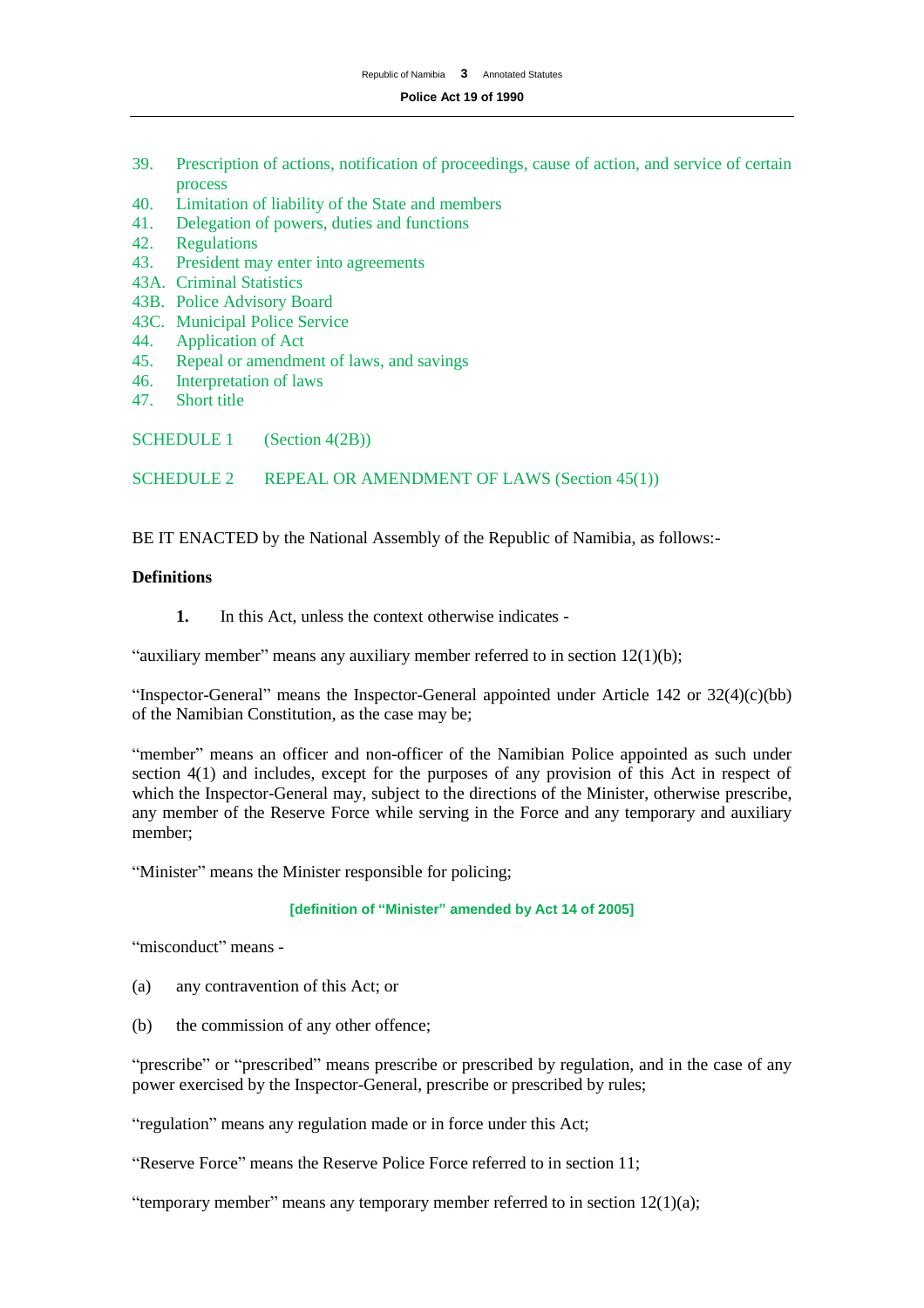"the Force" means the Namibian Police Force established under section 2; and

"this Act" includes the regulations, rules and directions made or in force thereunder.

## CHAPTER I

## ESTABLISHMENT, ORGANIZATION AND ADMINISTRATION OF THE FORCE

## **Establishment and composition of the Namibian Police Force**

**2.** (1) There is hereby established a police force to be known as the Namibian Police and which shall, in addition to the Inspector-General, consist of the other officers and non-officers appointed under this Act as members of the Namibian Police and includes, except for the purposes of any provision of this Act in respect of which the Inspector-General may, subject to the directions of the Minister, otherwise prescribe, any member of the Reserve Force while serving in the Force and any temporary and auxiliary member.

(2) A person who was a member of the South West African Police immediately before the commencement of this Act, shall, with due recognition of his or her previous period of service as a member of the South West African Police, be deemed to have been appointed under this Act as a member of the Namibian Police, and to have been assigned to the duties in which he or she is serving at that date and any training undergone or service performed by any such person in the South West African Police prior to such date shall be deemed to have been undergone or performed under this Act.

## **Command of the Force and functions of the Inspector-General**

**3.** (1) The Inspector -General is in command of the Force and shall perform the functions entrusted to him or her by this Act.

- (2) The functions of the Inspector-General shall include the power or duty to -
- (a) develop a plan setting the priorities of policing of the Force;
- (b) determine the fixed establishment of the Force and the number and grading of posts;
- (c) determine the distribution of the numerical strength of the Force;
- (d) organise or reorganise the Force into various components, units and groups;
- (e) establish and maintain training institutions or centres for the training of members;
- (f) determine the type of training that members shall undergo;
- (g) establish and maintain bureaus, depots, quarters, workshops or any other institution which may be expedient for the general management, control and maintenance of the Force;
- (h) appoint any member to be in charge of members in any place;
- (i) order any member appointed under paragraph (h) to carry out the orders of the Inspector-General in all matters connected with the discipline, internal administration and training of the members in his or her charge;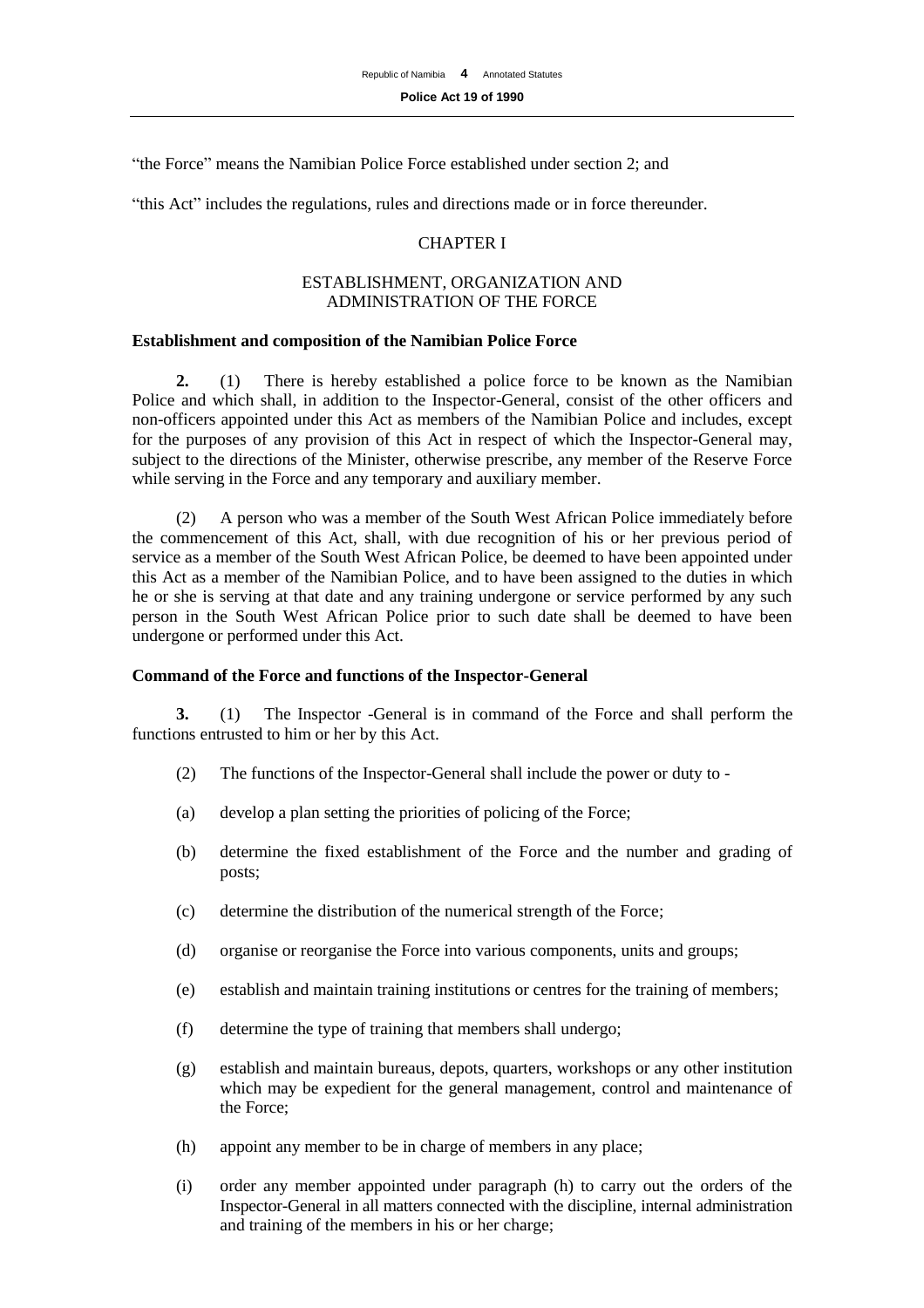- (j) perform any act which may be lawfully performed on behalf of the Force; and
- (k) make such rules as he or she may consider expedient for the
	- (i) efficient command, superintendence and control of the Force;
	- (ii) prevention of dereliction of duty in the Force; and
	- (iii) promotion of efficiency and discipline of members in the Force.

(3) The Inspector-General shall submit an annual report to the Minister in such form as the Minister may determine on the exercise of the Inspector-General's powers and the performance of his or her functions, on the functions and efficiency of the Force, on the maintenance of discipline in the Force and on such other matters as are relevant to policing issues.

**[section 3 substituted by Act 3 of 1999]**

## **Powers of the Minister**

**3A.** (1) Notwithstanding anything contained in this Act or any other law, the Minister may, in writing -

- (a) issue instructions or directives to the Inspector-General in relation to the exercise of any power or performance of any duty by the Inspector-General; or
- (b) set aside or vary any decision or action taken by the Inspector-General or any member to whom any power or function may have been delegated or assigned.

(2) The Minister may, in writing, delegate any of the powers referred to in subsection (1) to the Deputy Minister of Home Affairs or to the Permanent Secretary: Home Affairs, on such conditions as the Minister considers fit.

## **[section 3A inserted by Act 3 of 1999]**

## **Removal of Inspector-General**

**3B.** (1) The President may exercise the power conferred by Article 117 of the Namibian Constitution to remove the Inspector-General from office, either on his or her own motion or after consultation with the Security Commission.

(2) Where the President in terms of subsection (1) consults the Security Commission on the removal of the Inspector-General from office, the Security Commission shall make a recommendation to the President as to whether or not the Inspector-General should be removed.

(3) If the Security Commission is of the view that the Inspector-General ought to be removed from office, the Commission shall before making a recommendation to that effect to the President -

- (a) notify the Inspector-General, in writing, of the grounds on which it is considered he or she ought to be removed from office; and
- (b) provide the Inspector-General with an opportunity to make representations either orally or in writing or both; and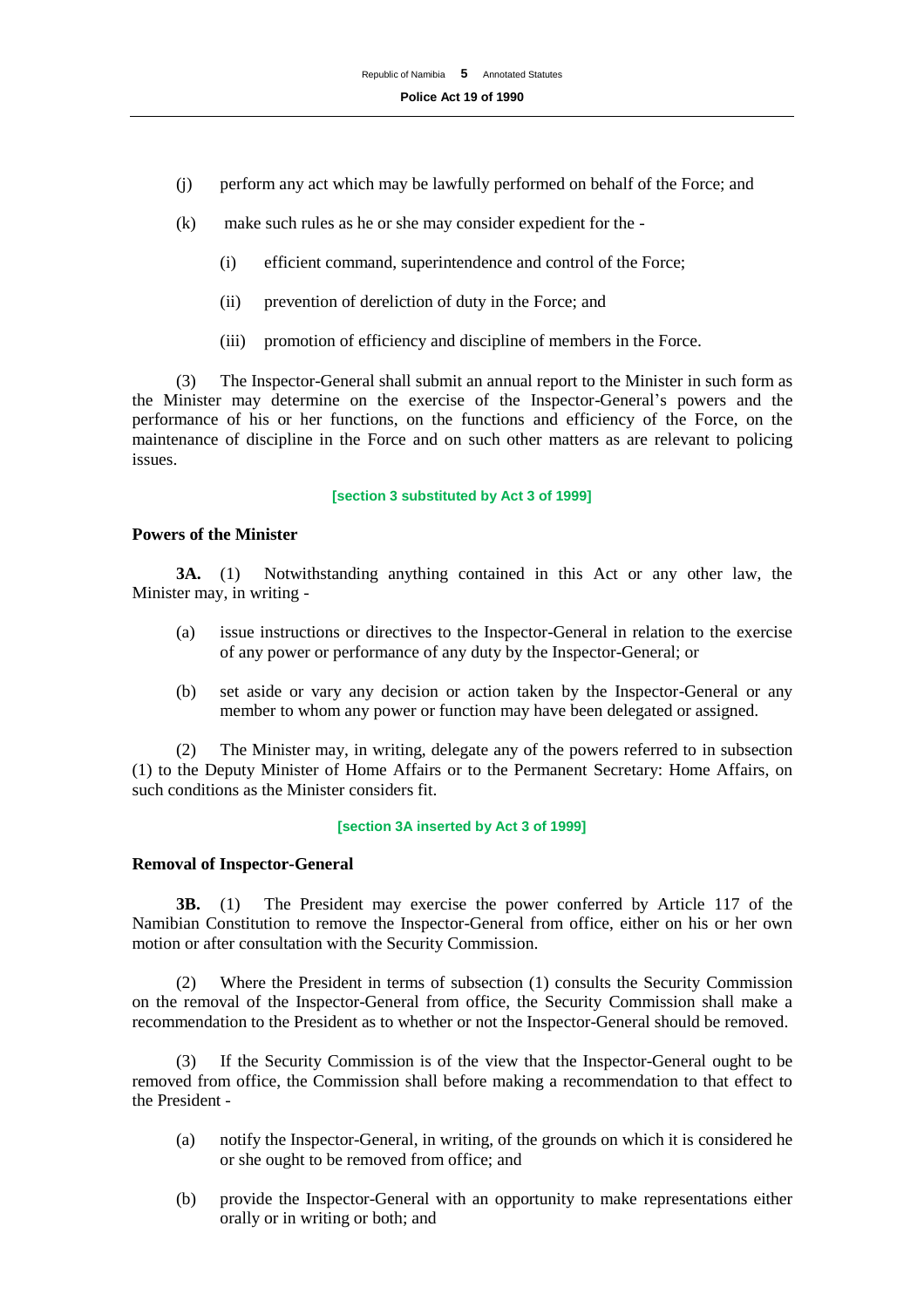(c) consider any representations made by the Inspector-General.

(4) The President may, after considering the recommendations of the Security Commission, accept or reject the recommendations and shall inform the Inspector-General of his or her decision.

#### **[section 3B inserted by Act 3 of 1999]**

## **Appointment as officers and non-officers and promotion, discharge or demotion of members**

**4.** (1) The Inspector-General shall, subject to the regulations, appoint fit and proper persons to be members of the Force, and shall appoint such members as officers or non-officers, as the case may be.

(1A) Notwithstanding anything to the contrary in this Act, or in any law, no person shall be appointed to the Police Force unless he or she has undergone the prescribed medical examination and it has been established that he or she does not have any physical or mental defect or does not suffer from any disease or ailment which -

- (a) will impair his or her ability to undergo any form of training required to be undertaken or to perform his or her duties as a member of the Police Force;
- (b) is likely to deteriorate to the extent that it will impair his or her ability to undergo any form of training required to be undertaken or to perform his or her duties as a member of the Police Force; or
- (c) is likely to be aggravated by his or her undergoing any form of training required to be undertaken or by the performance of his or her duties as a member of the Police Force.

#### **[subsection (1A) inserted by Act 5 of 2001]**

(2) Any document in the prescribed form signed by the Inspector-General and certifying that any person has been appointed as a member, shall be *prima facie* proof that such person has been so appointed.

(2A) Any member appointed in terms of subsection (1) shall be on probation for the first 12 months of his or her service or such longer period as the Inspector-General may determine in a particular case.

## **[subsection (2A) inserted by Act 3 of 1999]**

(2B) Any person who has been convicted of any offence set out in Schedule 1 to this Act shall not qualify to be appointed as a member.

## **[subsection (2B) inserted by Act 3 of 1999]**

(3) The Inspector-General may, subject to the provisions of this Act, promote, discharge or reduce in rank any member.

#### **Granting of commission**

**5.** The President may from time to time grant under his or her hand or bearing a replica of his or her signature, commission to any member who has been appointed as officer.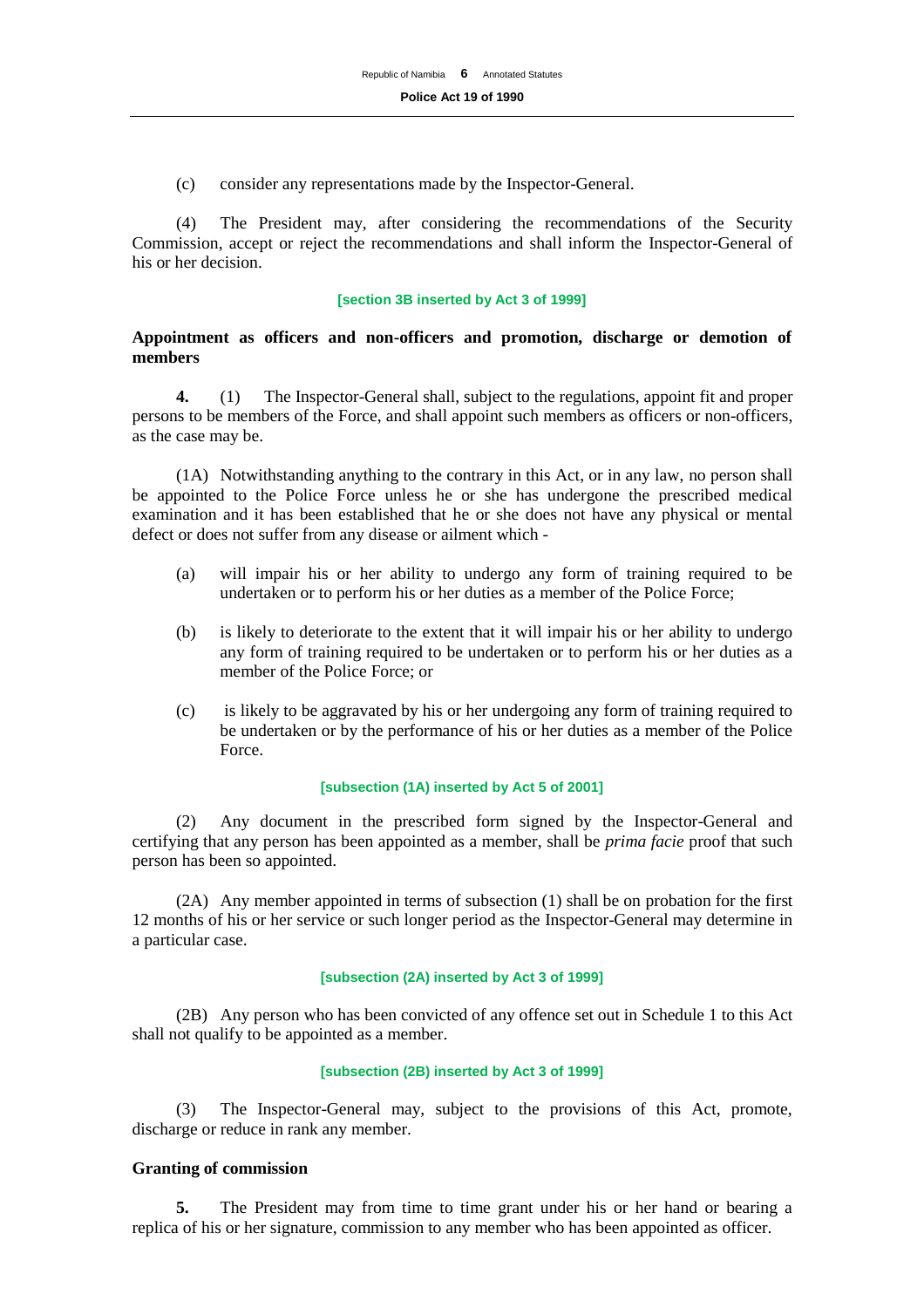## **Resignation of officers**

**6.** (1) Subject to the provisions of subsection (3), a member may by notice in writing tender the resignation of his or her appointment.

## **[subsection (1) amended by Act 3 of 1999]**

(2) The notice referred to in subsection (1) shall take effect upon the expiration of a period of one calendar month after the date upon which it is lodged with such member's commanding officer or on such earlier date as may be approved by the Inspector-General on the request of a member.

#### **[subsection (2) amended by Act 3 of 1999]**

(3) The Inspector-General shall only resign from the Force after consultation with the President.

#### **Discharge of members on account of ill-health**

**7.** (1) Any member may be discharged from the Force by the Inspector-General if, after enquiry by a board of enquiry in the prescribed manner as to his or her state of health, the Inspector-General is of the opinion that he or she is by reason of ill-health unfit to remain in the Force.

(2) Any member discharged from the Force in terms of subsection (1) may in the prescribed manner appeal to the Minister against such discharge, who may thereupon set aside or confirm his or her discharge.

#### **Discharge or reduction in rank of members on account of inefficiency**

**8.** (1) A member may be discharged from the Force or reduced in rank by the Inspector-General if, after enquiry by a board of enquiry in the prescribed manner as to his or her fitness to remain in the Force or to retain his or her rank, the Inspector-General is of the opinion that he or she is incapable of performing his or her duties efficiently: Provided that if a member is still serving his or her probation period in terms of section 4 such a prior enquiry shall not be required, but such member shall be afforded an opportunity to be heard prior to any discharge.

(2) A member who has been discharged from the Force or reduced in rank by the Inspector-General in terms of subsection (1), may in the prescribed manger appeal to the Minister against the decision of the Inspector-General, and the Minister may set aside or confirm such decision.

#### **[section 8 substituted by Act 3 of 1999]**

#### **Discharge of members on account of long absence without leave**

**9.** A member who absents himself or herself from his or her official duties without the permission of the Inspector-General for a continuous period exceeding thirty days, shall be deemed to have been discharged from the Force on account of misconduct with effect from the date immediately following upon the last day on which he or she was present at his or her place of duty: Provided that if any member absents himself or herself from his or her official duties without such permission and accepts other employment, he or she shall be deemed to have been so discharged even if he or she has not yet so absented himself or herself for a month: Provided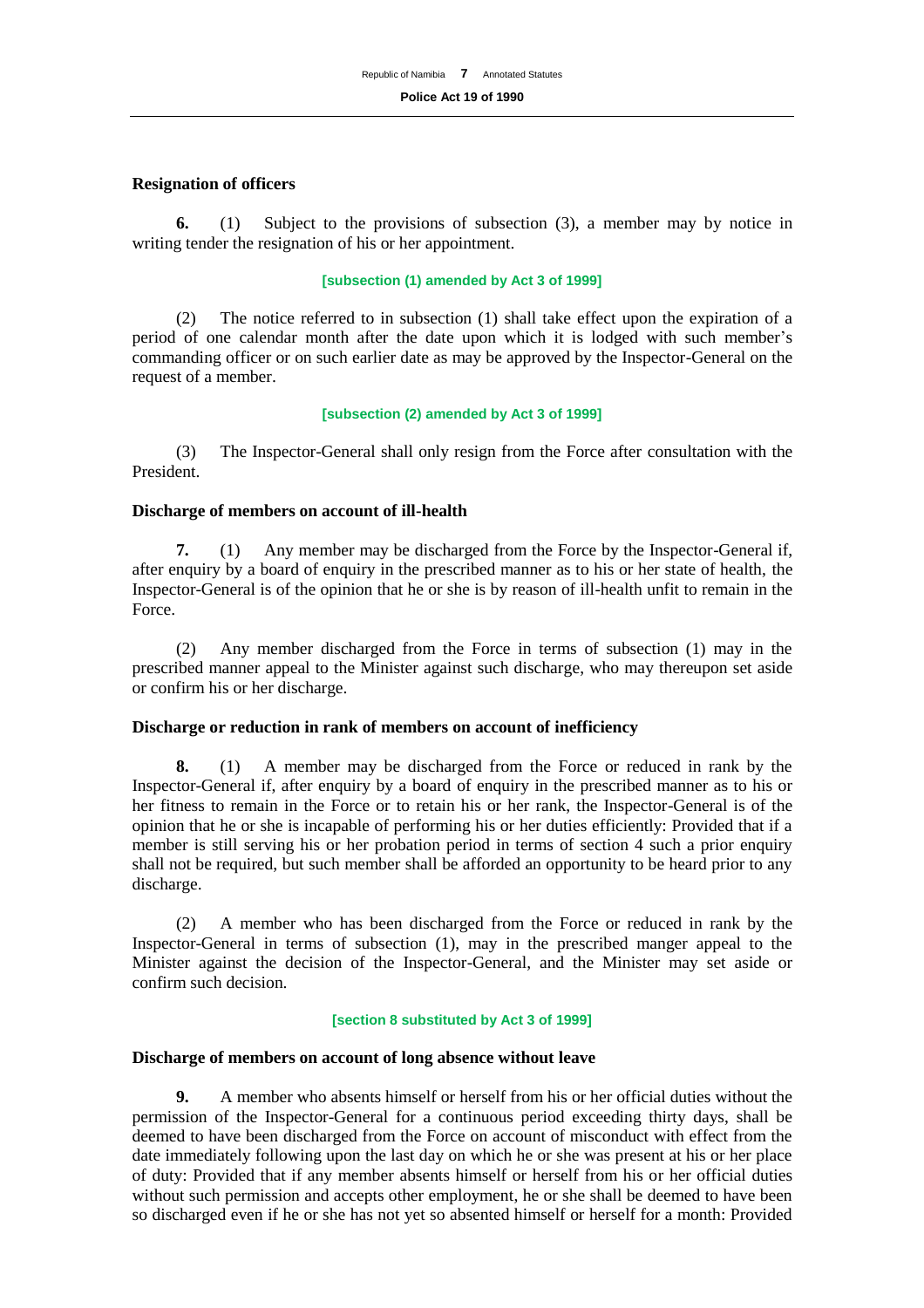further that if a member deemed to have been so discharged, again reports for duty, the Inspector-General may, notwithstanding anything to the contrary contained in any law, reinstate him or her in his or her former post or appoint him or her to any other post or appointment in the Force on such conditions as the Inspector-General may deem fit, and in that event the period of his or her absence from his or her official duties shall be deemed to have been absence on vacation leave without pay, or leave on such other conditions as the Inspector-General may determine.

## **Employment of Force in times of emergency**

**10.** (1) The President may in any regulations which he or she may make under the provisions of Article 26(5) of the Namibian Constitution, during the state of emergency or national defence contemplated in that Article, make provision for the employment of the Force or any part thereof to assist in countering any such emergency or in the defence of Namibia, and may place the Force or any part thereof, while so employed, under the orders and directions of such person as the President may for that purpose appoint.

(2) The Force or the said part thereof shall while so employed, be subject to the laws governing the discipline, command and control of the Namibia Defence Force when on active or military service, but shall not thereby be excluded from the operation of this Act: Provided that no member of the Force shall be prosecuted for an offence under this Act as well as under the laws governing the discipline, command and control of the said Defence Force.

## **Reserve Police Force**

**11.** (1) There shall be a Reserve Police Force which shall consist of persons appointed on such conditions as the Inspector-General may prescribe.

(2) The Inspector-General may order any member of the Reserve Force to report for service in the Force at a specified time and place, and any such member who fails to comply with such order shall be guilty of an offence and liable on conviction to the penalties prescribed in section 17.

(3) The Inspector-General may, notwithstanding the provisions of section 7 or 8, at any time discharge from the Force any member of the Reserve Force.

#### **Appointment and discharge of temporary and auxiliary members**

**12.** (1) If it is necessary for the proper performance of the functions of the Force, the Inspector-General may temporarily appoint so many fit and proper persons in a full-time or parttime capacity as he or she may deem expedient -

- (a) in posts constituting part of the fixed establishment which have not been permanently filled, to act as temporary members; or
- (b) in posts additional to the fixed establishment if there are not sufficient ordinary members to perform police duties in any locality, to act as auxiliary members.

(2) The Inspector-General may, notwithstanding the provisions of sections 7 or 8, at any time discharge from the Force any such temporary or auxiliary member.

## CHAPTER II

## FUNCTIONS OF FORCE AND POWERS AND DUTIES OF MEMBERS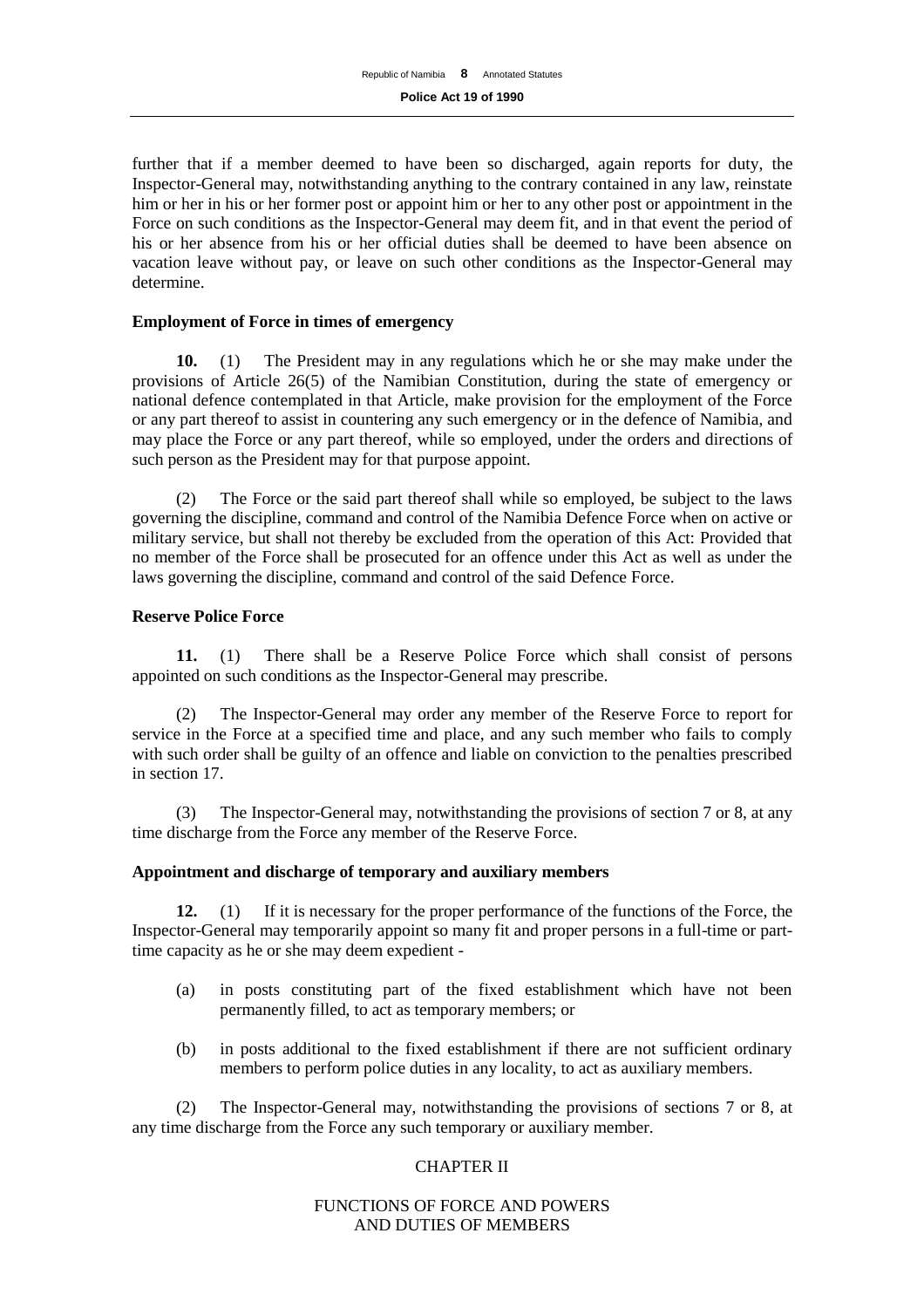## **Functions of the Force**

- **13.** The functions of the Force shall be -
- (a) the preservation of the internal security of Namibia;
- (b) the maintenance of law and order;
- (c) the investigation of any offence or alleged offence;
- (d) the prevention of crime; and
- (e) the protection of life and property.

#### **[section 13 amended by Act 3 of 1999]**

#### **Powers and duties of members**

**14.** (1) A member shall exercise such powers and perform such duties as are by this Act or any other law conferred or imposed upon such member, and shall, in the execution of his or her office, obey all lawful orders which he or she may from time to time receive from his or her seniors in the Force: Provided that the Minister may, by notice in the *Gazette,* in relation to members serving in any specified division of the Force -

- (a) exclude from their functions any of the powers or duties so conferred or imposed by this Act or such other law; or
- (b) limit their functions to such powers or duties as are specified or described in the notice.

#### **[subsection (1) amended by Act 3 of 1999]**

(2) Every member shall be competent to serve or execute any summons, warrant or other process authorized by law, and if the member who originally has had to serve or execute the summons, warrant or other process, is unable to serve or execute such summons, warrant or other process, such summons, warrant or process may be served or executed by any other member, and every such last-mentioned member shall have the same rights, powers and authorities for and in the service or execution of such summons, warrant or process which the member had who originally has had to serve or execute the summons, warrant or other process.

(3) The Inspector-General may, in consultation with the Attorney-General, require any member generally or in any particular instance, to appear on behalf of the State in any criminal case, including the holding of a preparatory examination, in any lower court referred to in Article 78 of the Namibian Constitution.

- (4) (a) Notwithstanding anything to the contrary in any other law contained, a member may, where it is reasonably necessary for a purpose referred to in section 13, without warrant search any person, premises, place, vehicle, vessel or aircraft or any receptacle if the delay in obtaining a warrant would defeat the object of the search, providing -
	- (i) such search is not excessively intrusive in the light of the threat or offence; and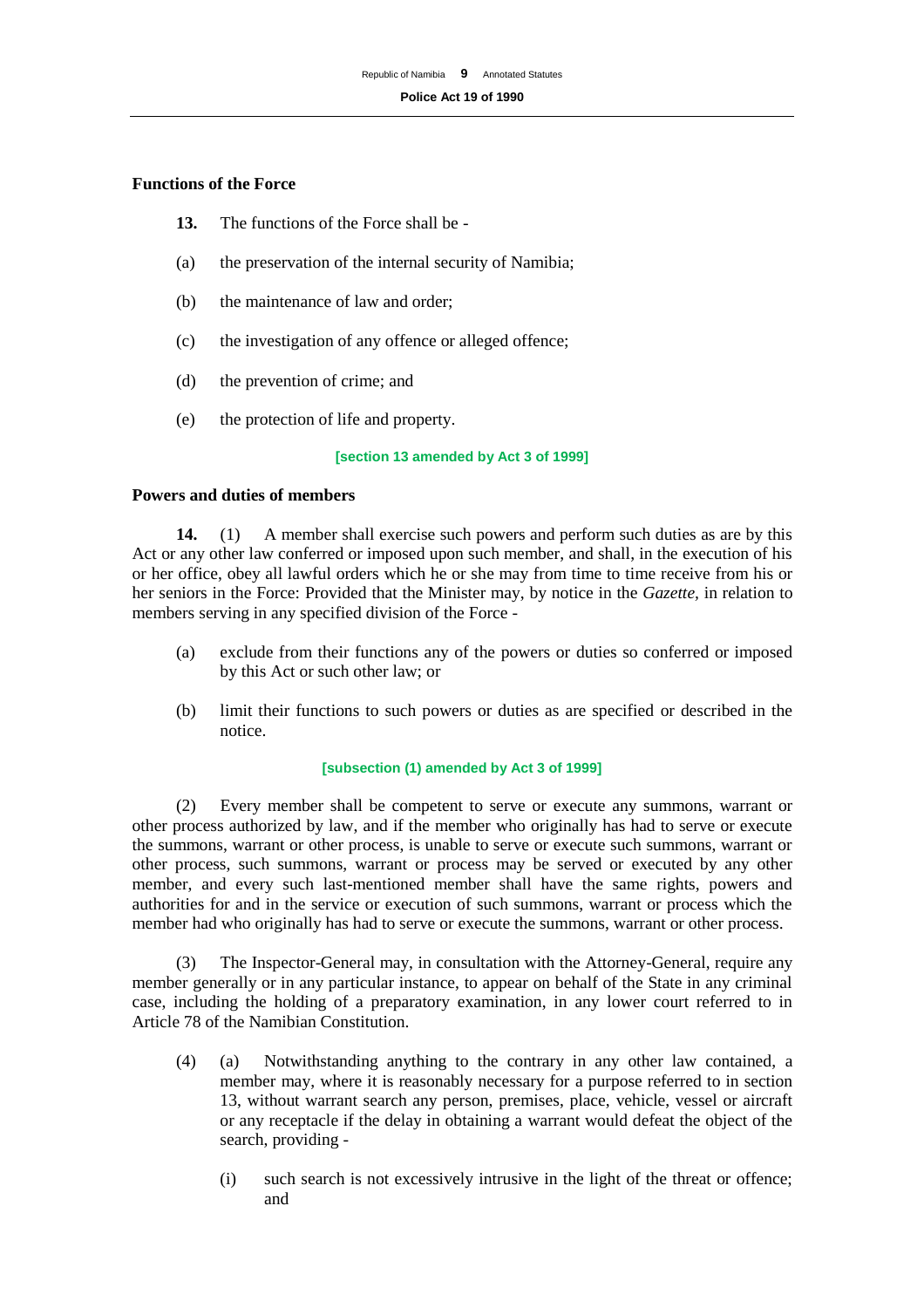(ii) the person concerned, if he or she is present, is informed of the object of the search,

and such member may seize anything found in the possession of such person or upon or at or in such premises, other place, vehicle, vessel, aircraft or receptacle which in his or her opinion has a bearing on the purpose of the search.

**[paragraph (a) substituted by Act 3 of 1999]**

- (b) If a woman is searched under paragraph (a), the search shall be made by a woman only, with strict regard to decency, and if there is no woman who is a member available for such search, the search may be made by any woman specially designated for such purpose by a member.
- (c) The provisions of section 30 of the Criminal Procedure Act, 1977 (Act 51 of 1977), shall *mutatis mutandis* apply in respect of anything seized under paragraph (a).
- (d) To the extent that the provisions of this section authorize the interference with the privacy of a person's correspondence or home by conducting any search under those provisions, such interference shall be authorized only on the grounds of public safety, the prevention of disorder or crime and for the protection of the rights or freedom of others as contemplated in Article 13(1) of the Namibian Constitution.
- (5) (a) Notwithstanding anything to the contrary in any other law contained, but subject to the provisions of subsection (4), any member may, in the performance of the functions referred to in section 13, search without warrant any vehicle on any public road or railway in Namibia, or any vessel or aircraft in Namibia, or any receptacle of whatever nature in, on or attached to the vehicle, and seize any article referred to in section 20 of the Criminal Procedure Act, 1977 (Act 51 of 1977), found in, on or attached to the vehicle, vessel or aircraft, or in the receptacle.
- (b) For the purposes of exercising the powers conferred by paragraph (a), a member may by means of an appropriate indication or direction, or in any other manner order the driver of a vehicle on a public road or railway to bring that vehicle to a stop and may, notwithstanding anything to the contrary in any law contained, display, set up or erect on or next to the road or railway such sign, barrier or object as is reasonably necessary to bring the order to the attention of the driver and to ensure that the vehicle will come to a stop.
- (c) A person who refuses or neglects to stop a vehicle in accordance with an order under paragraph (b) shall be guilty of an offence and liable on conviction to a fine not exceeding R2 000 or to imprisonment for a period not exceeding 12 months or to both such fine and such imprisonment.
- (d) The provisions of the Criminal Procedure Act, 1977 (Act 51 of 1977), with regard to the disposal of an article referred to in section 30 of that Act and seized under the provisions of that Act, shall *mutatis mutandis* apply in respect of an article seized under paragraph (a).
- (e) To the extent that the provisions of this subsection authorize any limitation on a person's right to move freely throughout Namibia in that a member may order any driver of a vehicle on a public road or railway to bring that vehicle to a stop and to set up or erect any barrier or object for that purpose under those provisions, such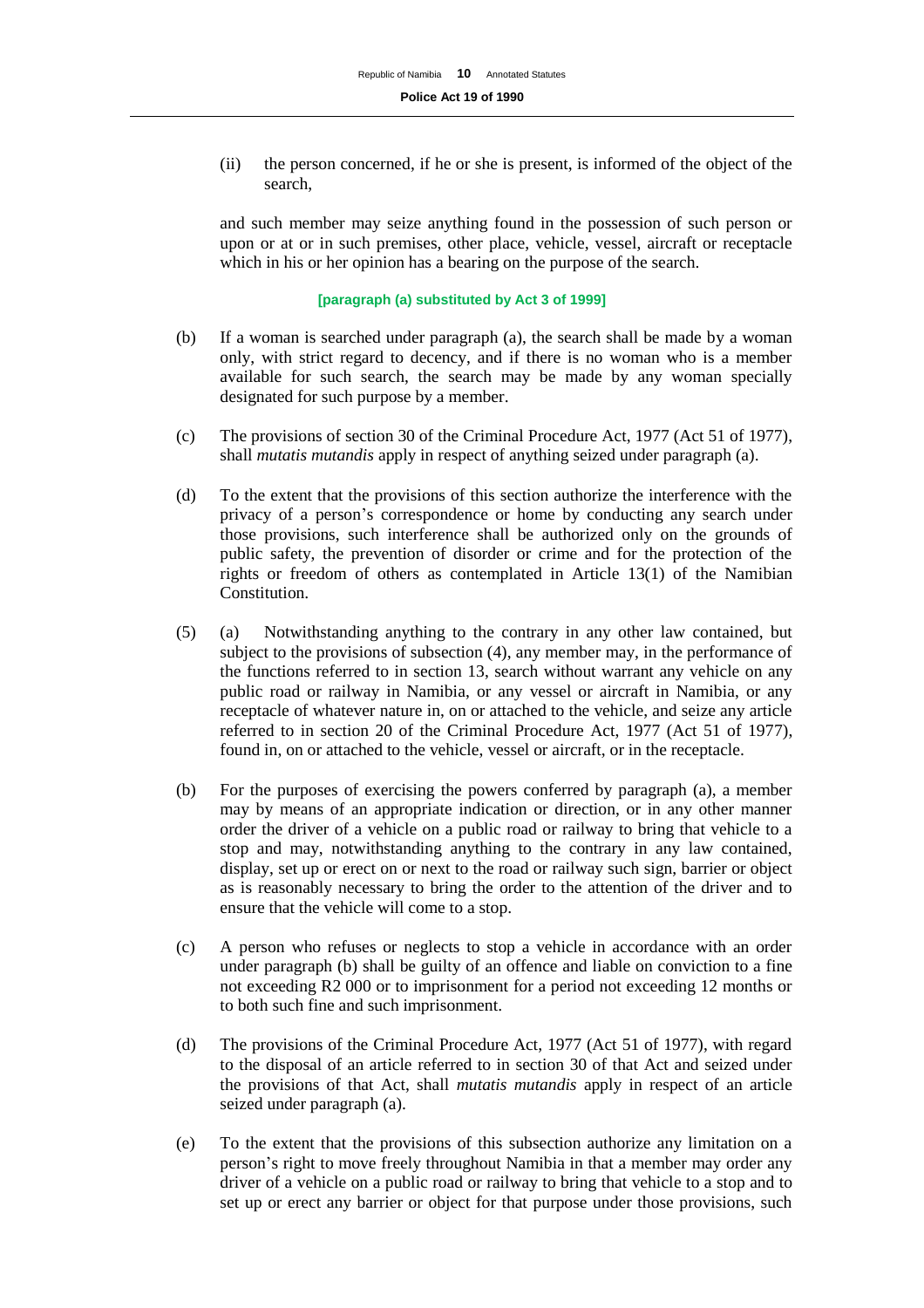limitation shall be authorized only on the grounds of national security, public order or the incitement to an offence.

(6) Notwithstanding anything to the contrary in any other law contained, the Inspector-General may, in the performance of any function referred to in section 13, publish or cause to be published, or in any other manner display or cause to be displayed any photograph or sketch of any person.

(7) If the Inspector-General deems it necessary for the purposes of the performance of the functions of the Force he or she may, with the approval of the Minister, direct any member to perform service at any place outside Namibia: Provided that in circumstances determined by the Minister, the Inspector-General may, without such approval, direct any member to perform service at any place outside Namibia.

(8) A member in respect of whom a direction has been issued in terms of the provisions of subsection (7), shall perform service in accordance with such direction.

(9) Any person, not being a member employed in the Force to perform duties in connection with the examination of scenes of crime may, in the execution of his or her duties, exercise the powers conferred on police officials by section 22 of the Criminal Procedure Act, 1977 (Act No. 51 of 1977) and such person shall be deemed to be a police official for the purposes of section 28 of that Act.

#### **[subsection (9) inserted by Act 3 of 1999]**

(10) Any member may use such force as is reasonable in the circumstances in the prevention of crime or in effecting or assisting in the lawful arrest of an offender or suspected offender or persons unlawfully at large.

#### **[subsection (10) inserted by Act 3 of 1999]**

(11) Notwithstanding the provisions of subsection (4) or anything to the contrary contained in any other law, it shall not be lawful for a member in the purported exercise of the powers conferred on him or her under this Act to seize an item subject to legal privilege.

## **[subsection (11) inserted by Act 3 of 1999]**

- (12) For the purposes of subsection (11), "an item subject to legal privilege" means -
- (a) communication between a legal practitioner and a client or any person representing a client, made in connection with the giving of legal advice to the client;
- (b) communication between a legal adviser and a client or any person representing a client or between such adviser or his or her client or any such representative and any other person, made in connection with or in contemplation of legal proceedings and for the purposes of such proceedings; and
- (c) items enclosed in or referred to in the communications referred to in paragraphs (a) and (b) and made -
	- (i) in connection with the giving of legal advice; or
	- (ii) in connection with or in contemplation of legal proceedings and for the purposes of such proceedings, when they are in the possession of a person who is entitled to possess them,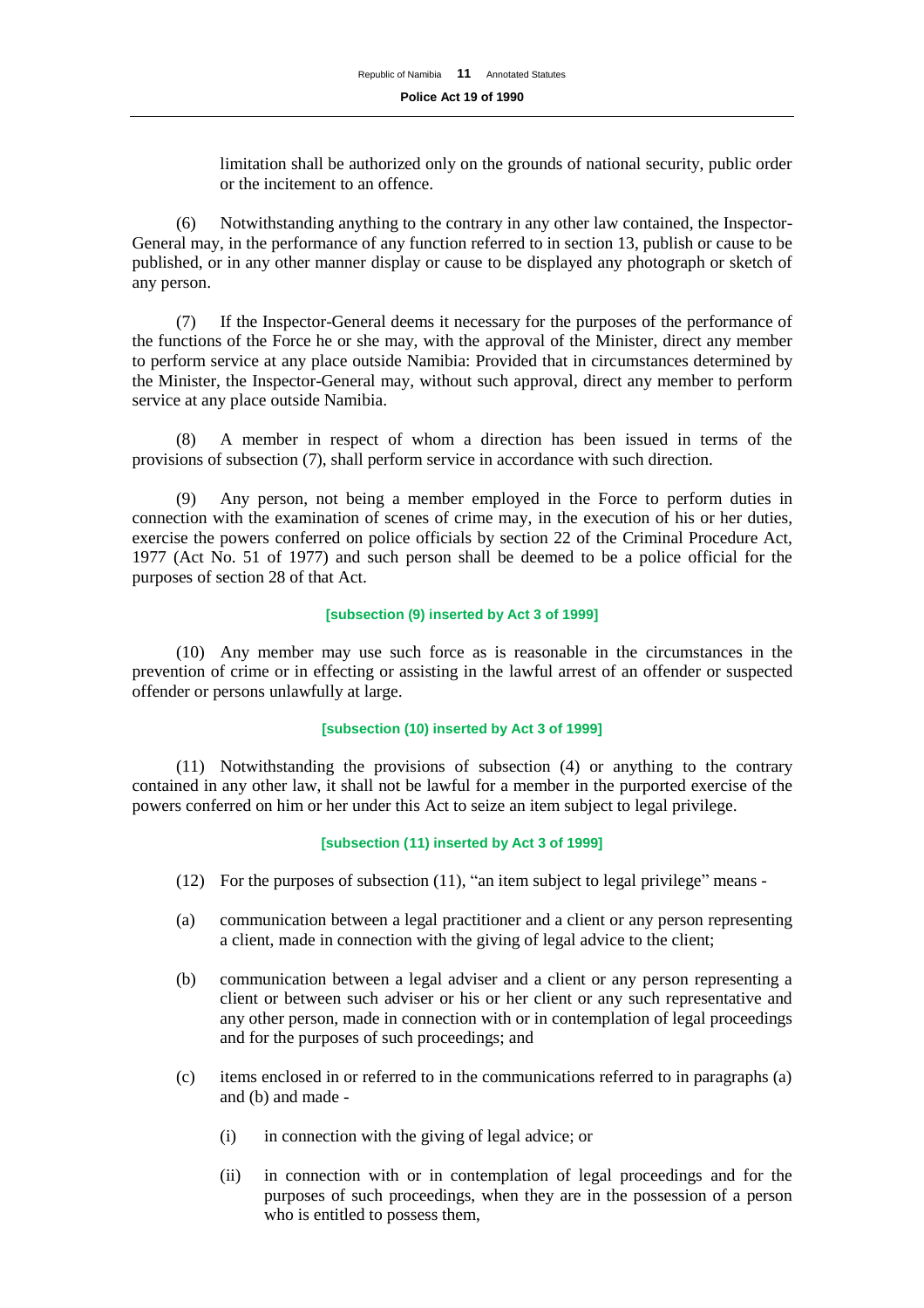but does not include items held with the intention of furthering a criminal or fraudulent purpose.

#### **[subsection (12) inserted by Act 3 of 1999]**

#### **Right of entry in case of fire**

**15.** Any member may, without the consent of any person, break into and enter upon any premises being or appearing to be on fire, or any premises or land adjoining or adjacent thereto, and may do everything necessary to extinguish such fire, or for protecting such premises or land or for rescuing any person or property thereon from such fire.

## **Traffic barriers and cordons**

**16.** (1) Without derogating from the functions referred to in section 13 and notwithstanding the provisions of any other law any officer may, when he or she considers it necessary for the maintenance of law and order or for the prevention and detection of crime -

- (a) erect or place or cause to be erected or placed barriers, or cause a cordon to be formed in or across any road, street or any other public place in such manner as he or she may think fit;
- (b) cause a cordon to be formed in, across or around any private property in such manner as he or she may think fit, and for that purpose it shall be lawful for the members forming the cordon, without the consent of any person, to enter any property and do any act or thing necessary for the effective formation of the cordon.

(2) Where a barrier has been erected or placed or a cordon formed under the provisions of subsection (1)(a), any member may take all reasonable steps to prevent any person from passing or any vehicle from being driven past such barrier or cordon.

(3) The driver of any vehicle who fails to comply with any reasonable signal of a member requiring such driver to stop his or her vehicle before reaching any barrier or cordon referred to in subsection (1), shall be guilty of an offence and liable on conviction to a fine not exceeding R2 000 or to imprisonment for a period not exceeding 6 months, or to both such fine and such imprisonment.

(4) To the extent that the provisions of this section authorize the interference with the privacy of a person's home or the limitation of a person's right to move freely throughout Namibia by causing a cordon to be formed in or across any private property and to enter any such property or preventing any person from passing or any vehicle from being driven past such barrier or cordon under those provisions, as the case may be, such interference or limitation of a person's right, shall be authorized only -

- (a) in the case of such interference, on the grounds of the prevention of crime or the protection of the rights of others as contemplated in Article 13(1) of the Namibian Constitution; or
- (b) in the case of such limitation of a person's right, on the grounds of national security, public order or the incitement to an offence.

## CHAPTER III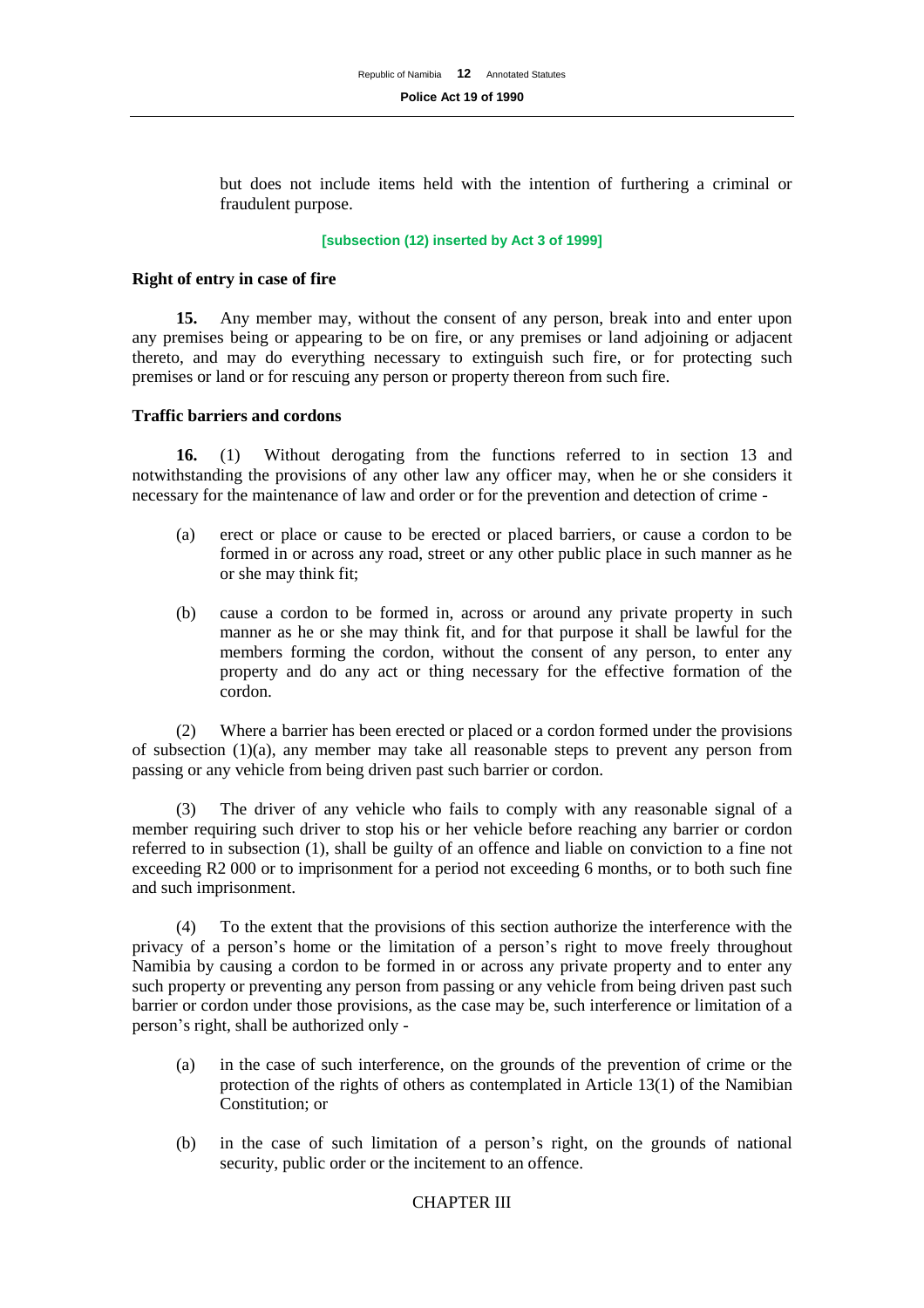#### DISCIPLINE

#### **Contravention of Act by members**

**17.** Any member who contravenes or fails to comply with any provision of this Act or any order issued in terms of this Act, shall be guilty of an offence and liable on conviction to a fine not exceeding R2 000 or to imprisonment for a period not exceeding 6 months or to both such fine and such imprisonment.

## **Disciplinary proceedings against members**

**18.** (1) Notwithstanding the provisions of section 17, a member who is accused of misconduct may be charged with misconduct by the Inspector-General in the manner prescribed.

(2) Disciplinary proceedings shall be conducted, in such manner as may be prescribed, before -

- (a) an officer in the Force, not being subordinate in rank to the accused, who has been generally or specifically designated by the Inspector-General for the purpose; or
- (b) any legally qualified staff member in the Public Service, designated by the Minister, after consultation with the Attorney-General.

(3) A person before whom disciplinary proceedings are conducted in terms of subsection (2) may, upon conviction of the member concerned of misconduct and after the member concerned has been given an opportunity of being heard as to the penalty to be imposed, impose any punishment as prescribed, but subject to any restriction which the Inspector-General may impose in a particular case.

(4) Upon conclusion of any disciplinary proceedings, the person who presided at such proceedings shall transmit the record of the proceedings in the case to the Inspector-General or any officer in the Force designated by the Inspector-General for that purpose, and the Inspector-General or such officer may -

- (a) confirm, alter or quash the conviction; or
- (b) confirm, set aside or alter the punishment imposed, which may include the increase of any penalty imposed.

(5) Where a member is charged with misconduct which constitutes an offence in respect of which he or she has been convicted by a court of law, a certified copy of the record of the trial in question shall, on its mere production to the person presiding at the disciplinary proceedings conducted in terms of subsection (2), be admissible in evidence, and a certified copy of the charge and conviction in question shall, on its mere production to the person so presiding be *prima facie* proof of the commission of such offence by such member.

(6) No conviction or punishment imposed by a person referred to in subsection (2) shall be of any effect unless it has been confirmed or altered by the Inspector-General or the officer referred to in subsection (4).

(7) The Inspector-General may, if he or she thinks fit, direct that the record of the proceedings in any case in which the conviction and punishment has been confirmed or altered by an officer referred to in subsection (4) be submitted to him or her for review, and the Inspector-General may thereupon act in accordance with the provisions of that subsection as if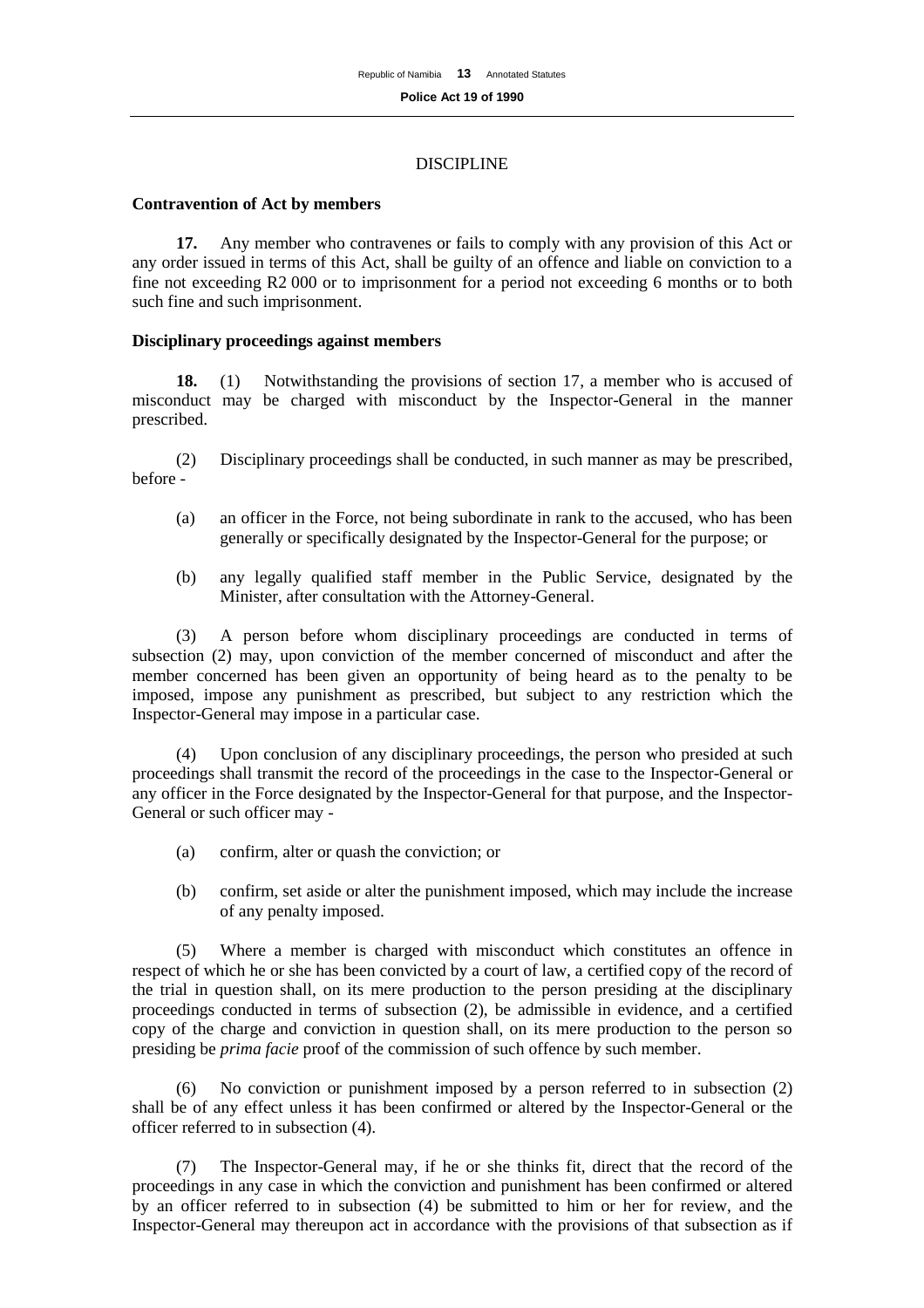the matter had been submitted to him or her for purposes of confirmation of the conviction and punishment.

(8) A member may, within the period and in the manner as prescribed, appeal to the Minister against any conviction and punishment which became of effect in respect of him or her in terms of subsection (6) or (7).

- (9) Upon the consideration of an appeal in terms of subsection (8), the Minister may -
- (a) confirm, quash or alter the conviction; or
- (b) confirm, set aside or alter any punishment imposed, which may include the increase of such punishment.

(10) In the event of an appeal under subsection (8), the enforcement of any punishment imposed in respect of the conviction which is the subject of the appeal, shall not be suspended pending the determination of the appeal.

(11) No penalty shall be increased under subsection (4), (7) or (9) unless the member concerned has been given an opportunity of being heard.

(12) If a conviction and punishment are set aside under subsection  $(4)$ ,  $(7)$  or  $(9)$  on the ground -

- (a) that the officer who convicted the member was not competent to do so; or
- (b) that the charge sheet on which the member was convicted was invalid or defective in any respect; or
- (c) that there was any other technical irregularity or defect in the procedure,

the Inspector-General may again within a period of thirty days charge the member concerned upon the same facts, and in such event a person other than the person before whom the initial proceedings took place shall be designated under subsection (2) to conduct the disciplinary proceedings.

(13) Notwithstanding anything contained in this section, the Inspector-General may, in respect of any charge of misconduct in terms of subsection (1), which in his or her opinion does not warrant a more severe punishment, stipulate in the charge sheet -

- (a) an amount, not exceeding N\$200 which may be paid by the member concerned as an admission of guilt fine before a specified date, should he or she admit his or her guilt; and
- (b) that any member who pays the admission of guilt fine referred to in paragraph (a) shall not be subject to any disciplinary proceedings in respect of the charge of misconduct concerned.

#### **[section 18 substituted by Act 3 of 1999]**

**\*\*\***

**19.**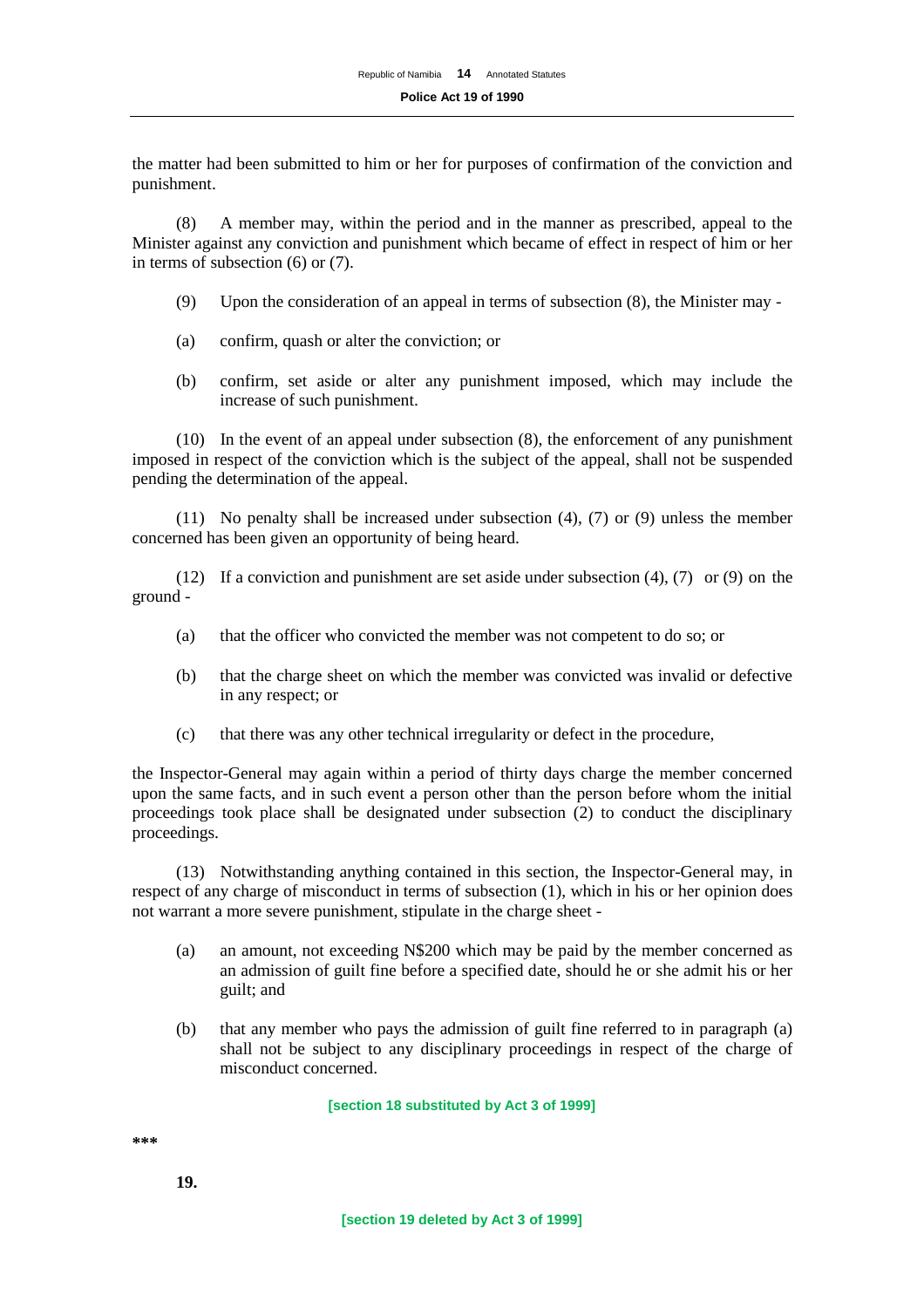## **Powers of person conducting disciplinary proceedings**

**20.** (1) For the purposes of any disciplinary proceedings or enquiry held in terms of this Act, the person presiding at such proceedings or enquiry may-

- (a) in the manner prescribed, subpoena any person to appear as a witness at such proceedings or enquiry at the time and place specified in the subpoena in order to answer questions or to produce any document or thing under his or her control which is relevant to the matter in question; and
- (b) call any person present at such proceedings or enquiry as a witness and administer an oath or affirmation to him or her.

(2) At any disciplinary proceedings or enquiry referred to in subsection (1) the provisions of the Criminal Procedure Act, 1977 (Act No. 51 of 1977), relating to evidence and witnesses which are applicable in connection with criminal proceedings in a magistrate's court, except paragraph (a) of the proviso to section 217(1) of that Act, shall *mutatis mutandis* apply.

(3) Any person who has been subpoenaed to appear or to produce any document or thing at any disciplinary proceedings or enquiry referred to in subsection (1) and who -

- (a) fails to appear at the time and place specified in the subpoena or fails to remain in attendance at the proceedings or enquiry until he or she has been lawfully excused from further attendance;
- (b) refuses to take an oath or to make an affirmation at the request of the person presiding at the proceedings or enquiry;
- (c) refuses or fails to produce a document or thing which he or she has been lawfully required to produce,

shall, unless he or she shows sufficient cause for such failure or refusal, be guilty of an offence and liable on conviction to a fine not exceeding N\$4 000 or imprisonment for a period not exceeding 12 months or to both such fine and such imprisonment.

(4) Any witness at any disciplinary proceedings or enquiry who, having been duly sworn or having made an affirmation, gives a false answer to any question put to him or her or makes a false statement knowing such answer or statement to be false, shall be guilty of an offence and liable on conviction to the penalty that may be imposed for perjury.

#### **[section 20 substituted by Act 3 of 1999]**

#### **Representation at disciplinary proceedings or enquiry**

**21.** At any disciplinary proceedings or enquiry held in terms of this Act the member in respect of whom the proceedings or enquiry is held, may be assisted and represented by a legal practitioner as defined in section 1 of the Legal Practitioners Act, 1995 (Act No. 33 of 1995).

**[Section 21 is amended by Act 3 of 1999. There are changes to the heading which are not indicated by amendment markings. The Legal Practitioners Act is Act 15 of 1995, not Act 33 of 1995.]**

#### **Members absolved from prosecution under other laws after trial under this Act**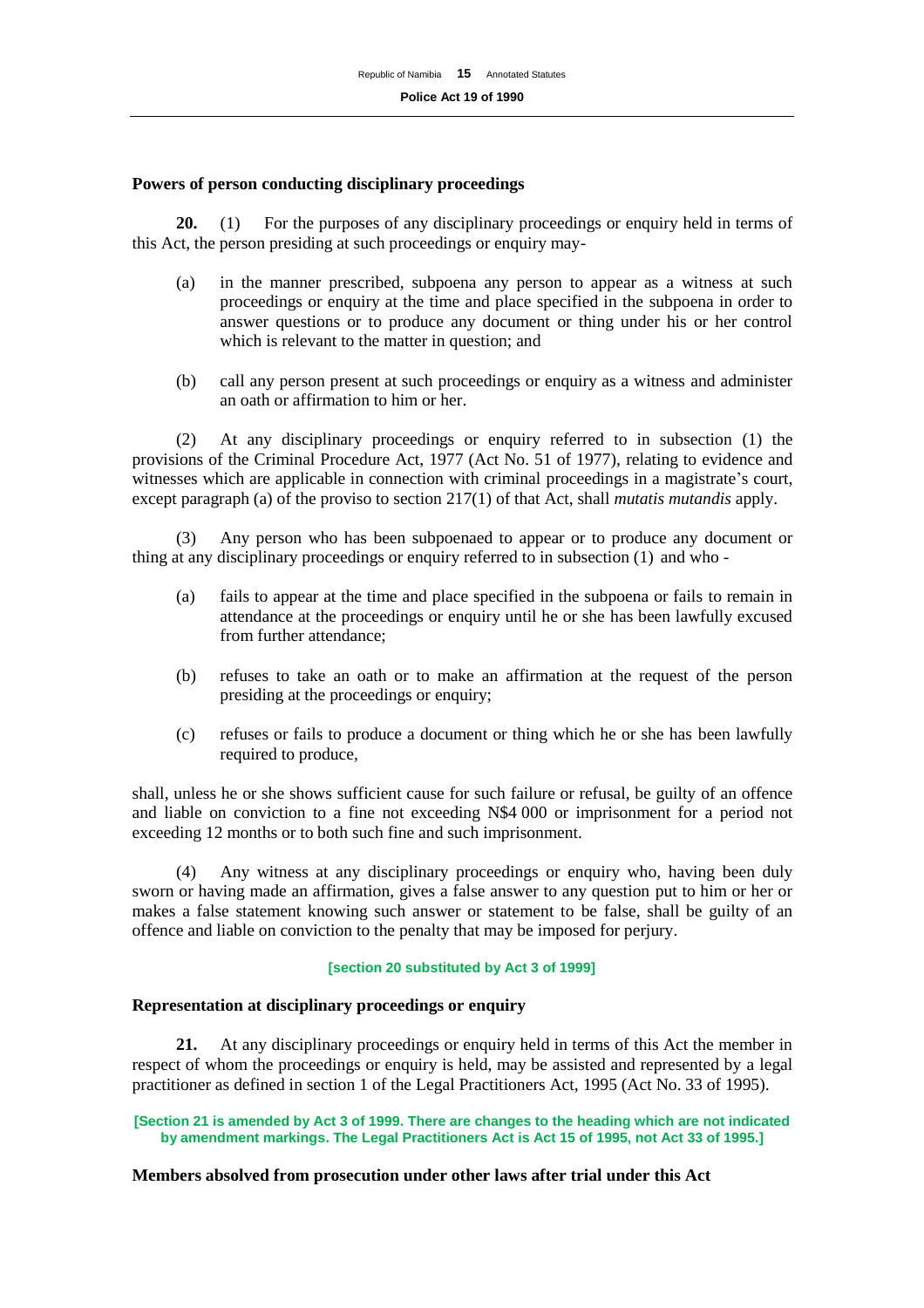**22.** Nothing in this Act contained shall be construed as preventing a member from being prosecuted other than under the provisions of this Act in all cases in which he or she would be liable to be so prosecuted, but no member who has been acquitted or convicted of any offence under this Act, shall be liable to be again tried for any offence arising from the same facts and circumstances.

## **Suspension of members**

**23.** (1) Subject to subsections (2) and (3), the Inspector-General may suspend any member from his or her office -

- (a) pending his or her trial for a criminal offence;
- (b) pending an enquiry under section  $8(1)$  as to his or her fitness to remain in the Force or to retain his or her rank;
- (c) pending the institution of disciplinary proceedings against him or her in terms of section 18; or
- (d) after his or her conviction of an offence, whether under this Act or otherwise.

(2) The Inspector-General shall suspend a member from office during any period which he or she is under arrest or detention or is serving a term of imprisonment.

(3) Except in a case contemplated in subsection (2), or where it is in the interest of the Force that the member be immediately suspended, the Inspector-General shall, at least seven days before suspension of a member, conduct a hearing at which the member concerned shall be given an opportunity to make representations as to why he or she should not be suspended.

(4) During his or her suspension a member shall be deprived of the powers, functions and authority vested in him or her as a member, but he or she shall continue to be subject to the same responsibilities, discipline and penalties as if he or she had not been suspended.

(5) The Inspector-General may at any time terminate the suspension of a member, other than a member referred to in subsection (2), if -

- (a) in his or her opinion, the reasons for the suspension have lapsed; or
- (b) in his or her opinion, no valid cause exists for the suspension; or
- (c) the commanding officer of the member has recommended to the Inspector-General the termination of the suspension,

but the termination of the suspension shall not affect any proceedings instituted against a member on a charge of misconduct or on a criminal charge.

(6) Where the conviction of a member suspended in terms of subsection (1) or (2) is reversed on appeal or review, the Inspector-General may -

- (a) reinstate such member with full remuneration with effect from the date of his or her suspension; or
- (b) cause an inquiry to be instituted in terms of section 8(1) into the suitability of reinstating such member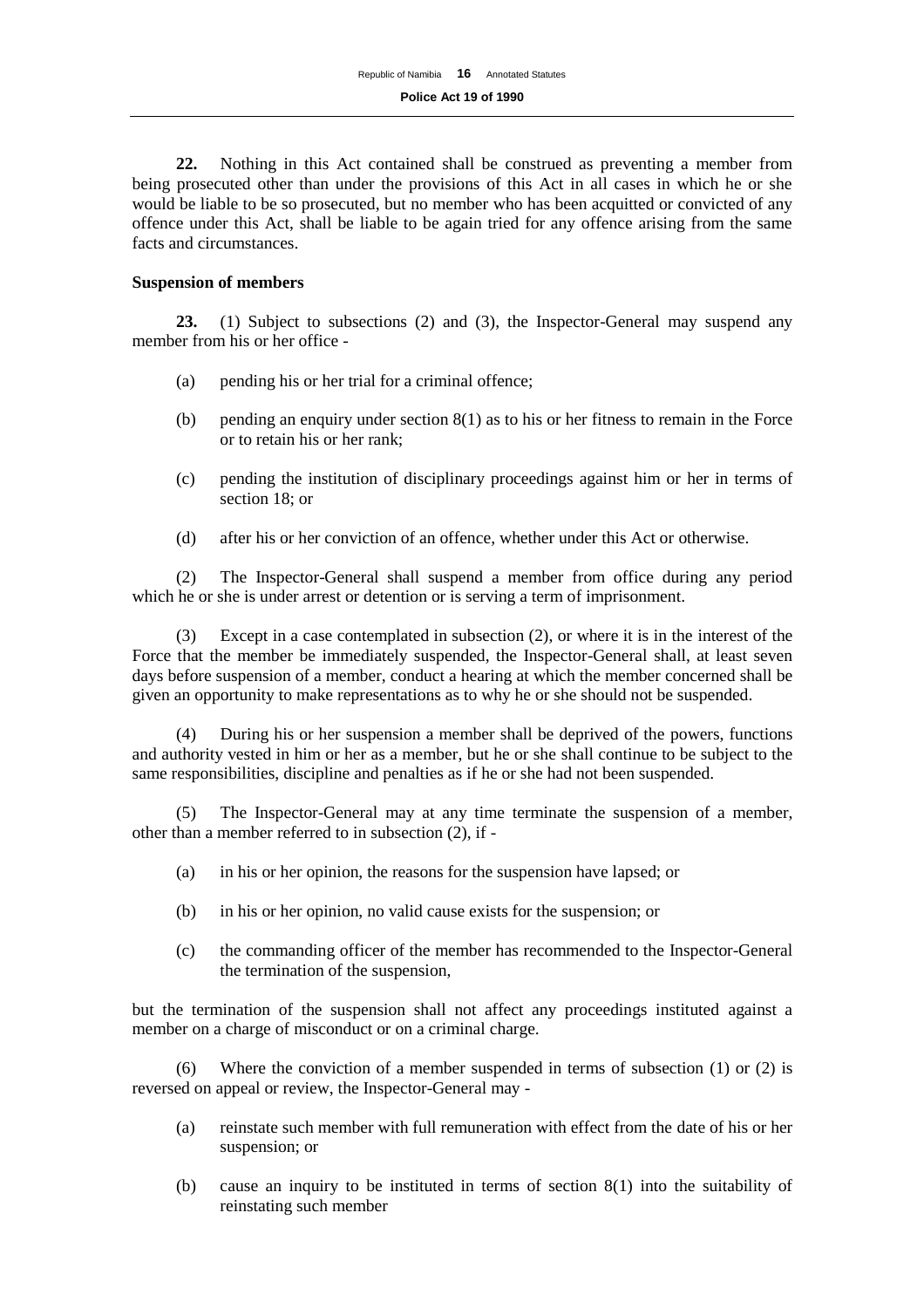#### **[section 23 substituted by Act 3 of 1999]**

#### **Salary, allowances, privileges and benefits of suspended member**

**24.** (1) Any member who has been suspended from office shall, in respect of the period of his or her suspension, not be entitled to any salary, wage, allowance, privilege or benefit to which he or she would otherwise have been entitled as a member if he or she had not been suspended, except to the extent as the Minister may at the request of such member direct otherwise.

#### **[subsection (1) amended by Act 3 of 1999]**

(2) If a member who was suspended is, pursuant to any trial, disciplinary proceedings or enquiry, reduced in rank, he or she shall in respect of the period of his or her suspension, be paid the salary or wages and allowances applicable to the rank to which he or she is reduced, but if in respect of such period he or she was in terms of subsection (1) paid any salary, wages or allowances' in excess of the salary or wages and allowances applicable to the rank to which he or she is reduced, the Minister may, in consultation with the Treasury, allow such member to keep the excess.

## CHAPTER IV

## GENERAL

## **Remuneration of members and conditions of service of certain members**

**25.** (1) All members, except members of the Reserve Force who by agreement receive no remuneration for their services, shall be paid salaries, wages or allowances in accordance with the provisions of the Public Service Act, 1980 (Act 2 of 1980).

#### **[The Public Service Act 2 of 1980 has been replaced by the Public Service Act 13 of 1995.]**

(2) Notwithstanding the provisions of subsection (1) and of any other law, the Inspector-General may -

- (a) after consultation with and on the recommendation of the Public Service Commission; and
- (b) with the approval of the Treasury,

pay to any member a higher salary, wage or allowance than the salary, wage or allowance so payable to him or her.

(3) The Inspector-General may, subject to the regulations and notwithstanding the fact that members of the Reserve Force receive no remuneration for their services -

- (a) on the recommendation of the Public Service Commission; and
- (b) with the approval of the Treasury,

prescribe conditions of service (including remuneration for certain services rendered), in respect of the Reserve Force and temporary and auxiliary members.

(4) Members of the Reserve Force who receive no remuneration for their services in the Force shall not by reason of the fact that they receive no such remuneration, be regarded as not being in the service of the State.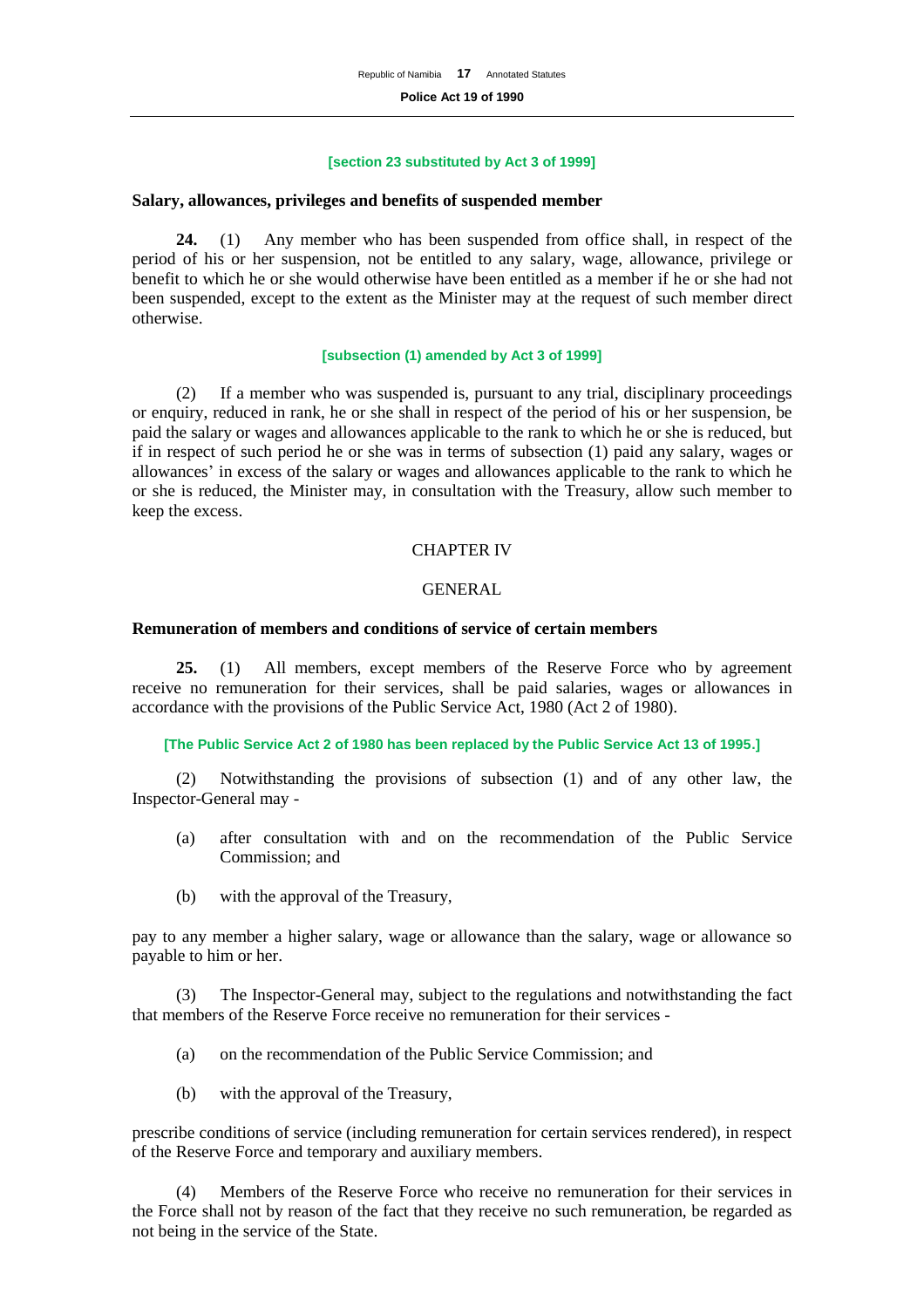## **Salary or allowance may not be assigned or attached**

**26.** A member shall not, without the approval of the Inspector-General, assign any salary or allowance payable to him or her in terms of this Act, or any portion thereof, and such salary, allowance or portion thereof shall not be liable to be seized or attached under or by virtue of any judgement or order of any court, other than a garnishee order, nor shall the same pass under or by virtue of any order made for the sequestration of the estate of any such member.

## **Members to place all their time at disposal of State**

- **27.** (1) Unless otherwise provided in this Act -
- (a) every member shall place all his or her time at the disposal of the State;
- (b) no member shall perform or engage himself or herself to perform any remunerative work outside his or her employment in the Force; and
- (c) no member may claim as of right additional remuneration in respect of any official duty or work which he or she is required by any competent authority to perform.

(2) Notwithstanding the provisions of subsection (1), the Minister may grant permission to a member to perform or engage himself or herself to perform remunerative work outside his or her employment in the Force.

- (3) (a) Where a member receives any remuneration, allowance or other reward whatsoever in connection with the performance of his or her work in the Force, other than in accordance with the provisions of this Act or in contravention of the provisions of subsection (1)(b), such member shall pay to the Force an amount equal to the amount of such remuneration, allowance or reward or, where it does not consist of money, the value thereof, as determined by the Inspector-General, and if he or she fails to do so, the Inspector-General may recover it by way of legal proceedings or in such other manner as the Inspector-General may deem fit: Provided that -
	- (i) there shall be a right of appeal to the Minister against such determination by the Inspector-General; and
	- (ii) the Minister may approve the retaining by a member of the whole or a portion of that remuneration, allowance or reward.
- (b) If in the opinion of the Inspector-General a member has received any remuneration, allowance or other reward as contemplated in paragraph (a), and such remuneration, allowance or reward is still in his or her possession or under his or her control or in the possession or under the control of some other person on his or her behalf or, if it is money, has been deposited in any bank, the post office savings bank or any building society or other financial institution in his or her name or in the name of some other person on his or her behalf, the Inspector-General may in writing require such member or such other person or such bank, the post office or such building society or financial institution not to dispose thereof or, if it is money, to retain a corresponding sum of money, as the case may be, pending the outcome of any legal steps for the recovery of such remuneration, allowance or reward or the value thereof.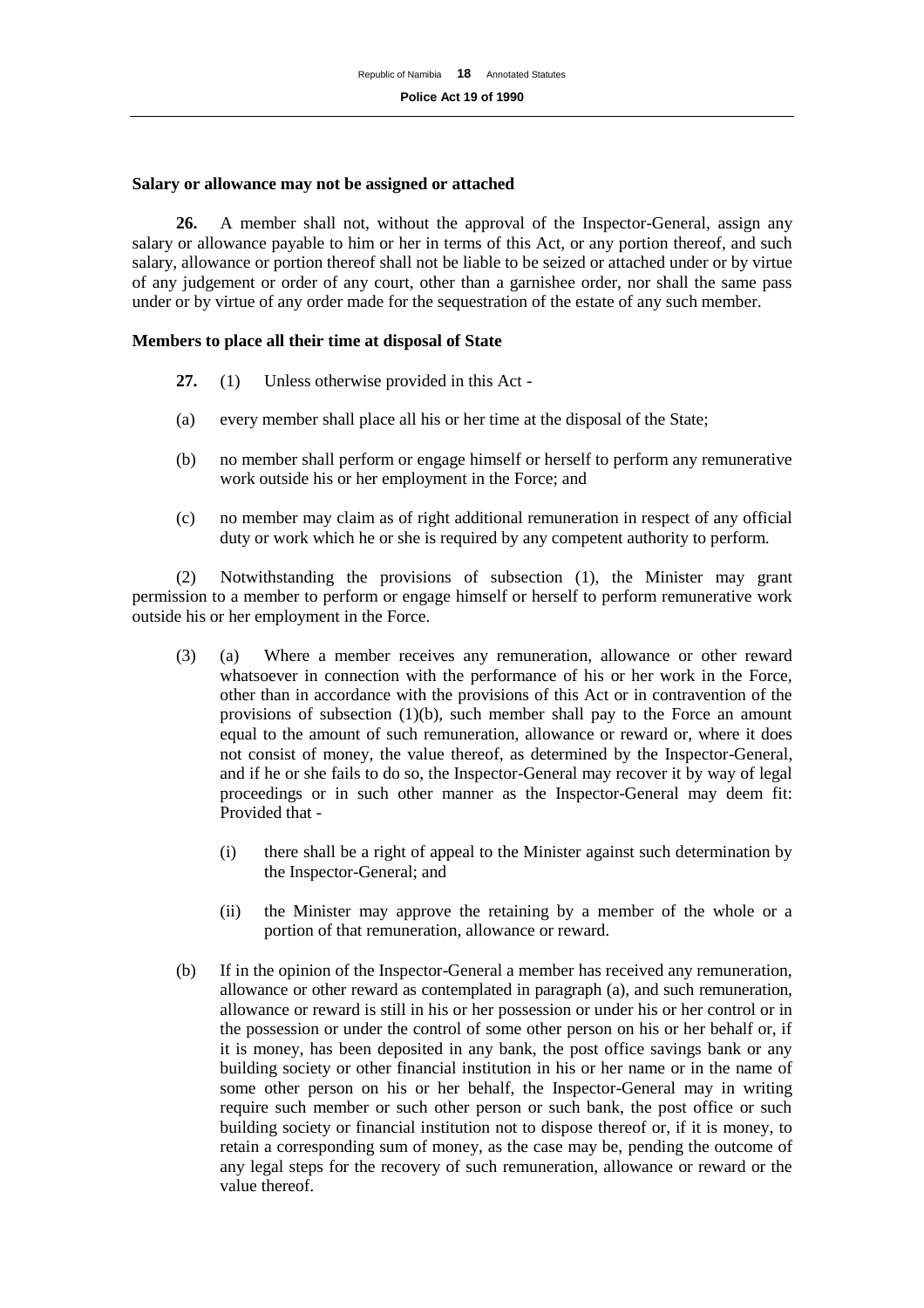(c) Any person who fails to comply with any requirement under paragraph (b), shall be guilty of an offence and liable on conviction to a fine not exceeding R4 000 or to imprisonment for a period not exceeding 12 months or to both such fine and such imprisonment.

## **Missing members**

**28.** (1) If a member is missing and the Inspector-General is satisfied that his or her absence arose from the performance of his or her functions in terms of this Act, such member shall for all purposes be deemed to be still employed by the Force from the first day after the day on which such absence commenced until the day on which -

- (a) he or she again reports for duty; or
- (b) in the opinion of the Inspector-General, he or she should have reported for duty; or
- (c) a competent court issued an order whereby the death of such member is presumed.

(2) The salary or wages and allowances accruing to a member during his or her absence contemplated in subsection (1) shall, subject to the provisions of subsection (4), be paid to his or her spouse or, if he or she has no spouse, to his or her other dependants, or to any person who, in the opinion of the Inspector-General, is competent to receive and administer such salary or wages and allowances on behalf of his or her spouse or such other dependants or his or her heirs.

(3) Payment of any salary or wages and allowances in terms of subsection (2), shall for all purposes be deemed to be payment thereof to the member concerned, and an amount so paid shall not be recoverable by the State from any person.

(4) Notwithstanding the provisions of subsection (2), the Inspector-General may in his or her discretion direct that only a portion of the salary or wages and allowances of a member be paid in terms of the said subsection or that no portion thereof be so paid.

## **Reward for extraordinary diligence or devotion**

**29.** The Inspector-General may, with the approval of the Minister, award to any person who is or was a member, for extraordinary diligence or devotion in the performance of his or her duties as such member, such monetary or other reward as he or she considers appropriate in the circumstances.

## **Establishment of decorations and medals for members**

**30.** The President may establish and introduce decorations and medals, as well as bars, clasps and ribbons in respect of such decorations and medals, which may be awarded by him or her, subject to such conditions as may be prescribed, to any person who is or was a member in respect of his or her services as such member or to any person who has rendered exceptional services to the Force.

## **Offences in respect of decorations and medals**

**31.** Any person who wears or uses any decoration, medal, bar, clasp or ribbon referred to in section 31, unless he or she is the person to whom such decoration, medal, bar, clasp or ribbon was awarded or has been bequeathed, or who, without the written permission of the Inspector-General uses such decoration, medal, bar, clasp or ribbon, or who wears or uses anything so closely resembling any such decoration, medal, bar, clasp or ribbon as to be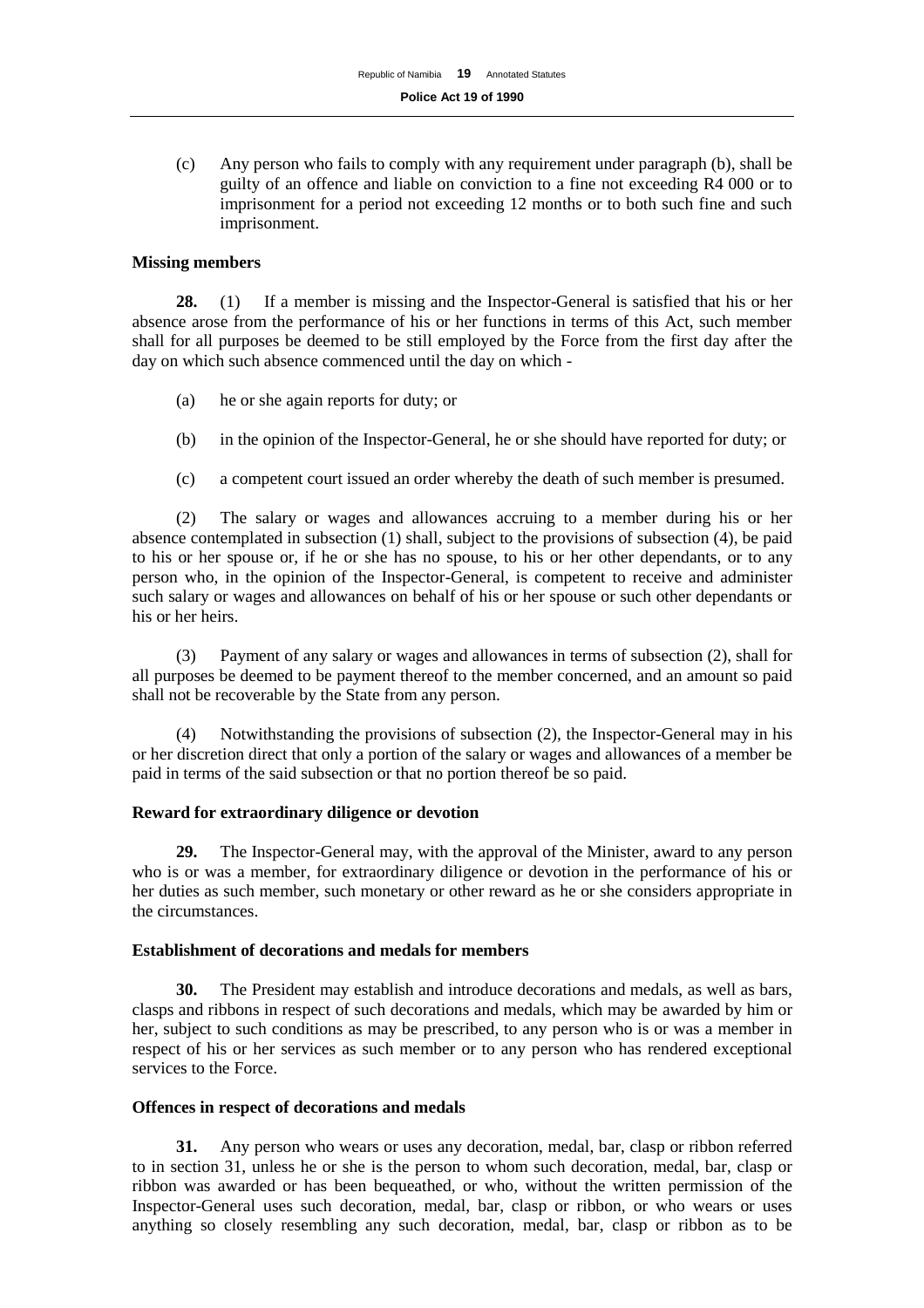calculated to deceive, shall be guilty of an offence and liable on conviction to a fine not exceeding R4 000 or to imprisonment for a period not exceeding 12 months or to both such fine and such imprisonment.

## **False representations as to association with Force**

**32.** Any person who, without the approval of the Minister, in connection with any activity carried on by him or her takes, assumes, uses or in any manner publishes any name, description, title or symbol indicating or conveying or purporting to indicate or to convey or calculated or likely to lead other persons to believe or infer that such activity is carried on under or by virtue of the provisions of this Act or under the patronage of the Force, or is in any manner associated or connected with the Force, shall be guilty of an offence and liable on conviction to a fine not exceeding R4 000 or to imprisonment for a period not exceeding 12 months or to both such fine and such imprisonment.

## **Offences in connection with members and membership of Force**

- **33.** Any person -
- (a) impersonates a member or makes any statement or does any act calculated falsely to suggest that he or she is a member;
- (b) induces or attempts to induce, or does any act calculated to induce any member to withhold his or her service or to do an act in conflict with his or her duties or to commit a breach of discipline; or
- (c) causes or attempts to cause or does any act calculated to cause disaffection amongst members,

shall be guilty of an offence and liable on conviction to a fine not exceeding N\$20 000 or to imprisonment for a period not exceeding five years or to both such fine and such imprisonment.

## **[section 33 substituted by Act 3 of 1999]**

## **Wearing of uniforms, badges or buttons of the Force**

**34.** Any person who wears any uniform, distinctive badge or button of the Force or anything so closely resembling any such uniform, badge or button as to be calculated to deceive, shall, unless -

- (a) he or she is a member entitled by reason of his or her appointment, rank or designation to wear such uniform, badge or button; or
- (b) he or she has been granted permission by the Inspector-General to wear such uniform, badge or button,

be guilty of an offence and liable on conviction to a fine not exceeding R4 000 or to imprisonment for a period not exceeding 12 months or to both such fine and such imprisonment.

## **Interference with members**

**35.** (1) Any person who assaults a member in the execution of his or her duty or functions, or a person assisting a member in the execution of his or her duty or functions, shall be guilty of an offence and liable on conviction to a fine not exceeding N\$20 000 or to imprisonment for a period not exceeding 5 years or to both such fine and such imprisonment.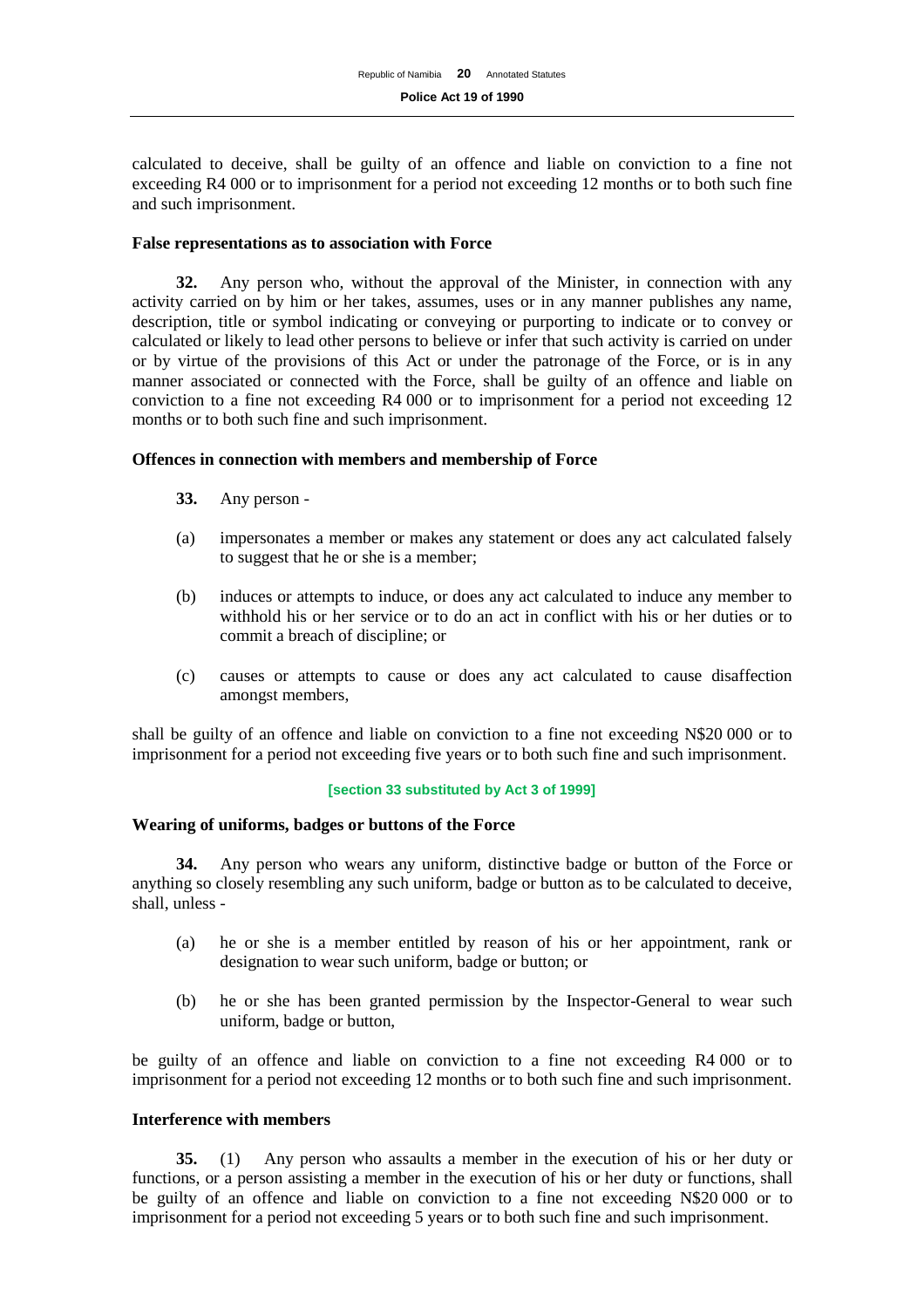- (2) Any person who -
- (a) resists or wilfully hinders or obstructs a member in the execution of his or her duty or functions, or a person assisting a member in the execution of his or her duty or functions; or
- (b) in order to compel a member to do, or to abstain from doing, any act concerning his or her duties or functions, or on account of such member having done or abstained from doing such an act, threatens or suggests the use of violence against, or restraint upon, such member or any of his or her relatives or dependants or any other person, or threatens or suggests any injury to the property of such member or any of his or her relatives or dependants or any other person,

shall be guilty of an offence and liable on conviction to a fine not exceeding N\$20 000 or to imprisonment for a period not exceeding 5 years or to both such fine and such imprisonment.

#### **[section 35 substituted by Act 3 of 1999]**

## **Exemption from tolls**

**36.** (1) Any member who in the exercise of his or her powers or the performance of his or her duties or functions finds it necessary to enter, pass through or go over any wharf, landing place, ferry, bridge, toll-bar, gate or door at or in respect of which any toll, fee or due may be lawfully demanded, shall be exempted from the payment of such toll, fee or due in respect of himself or herself, every person under his or her arrest and any animal, means of transport or article of equipment which he or she may require in the exercise of such powers or the performance of such duties or functions: Provided that if such member is not in uniform, he or she shall, upon a request by any person who may demand such toll, fee or due, disclose his or her identity by producing to such person his or her certificate of appointment referred to in section 4(2).

(2) Any person who may demand any such toll, fee or due, and who wilfully subjects any such member, person, animal, means of transport or article of equipment to unreasonable delay or detention in respect of the entry to, passage through or going over any such wharf, landing place, ferry, bridge, toll-bar, gate or door, shall be guilty of an offence and liable on conviction to a fine not exceeding R4 000 or to imprisonment for a period not exceeding 12 months or to both such fine and such imprisonment.

#### **Exemption of police clubs from certain taxes, duties and fees**

**37.** (1) No tax, duty or fee (other than customs, excise or sales duties leviable by law), shall be payable in terms of any law in respect of an approved club of the Force contemplated in subsection (2) or in respect of any article on sale at such club.

(2) The production of an official document signed by the Inspector-General and indicating that the Minister has approved any club for the purposes of this section, shall be *prima facie* proof that it is a club falling under this section.

(3) For the purposes of this section "club" means any mess or institution of the Force or any premises temporarily or permanently used for providing recreation, refreshment or necessities mainly for members of the Force, or for the families of such.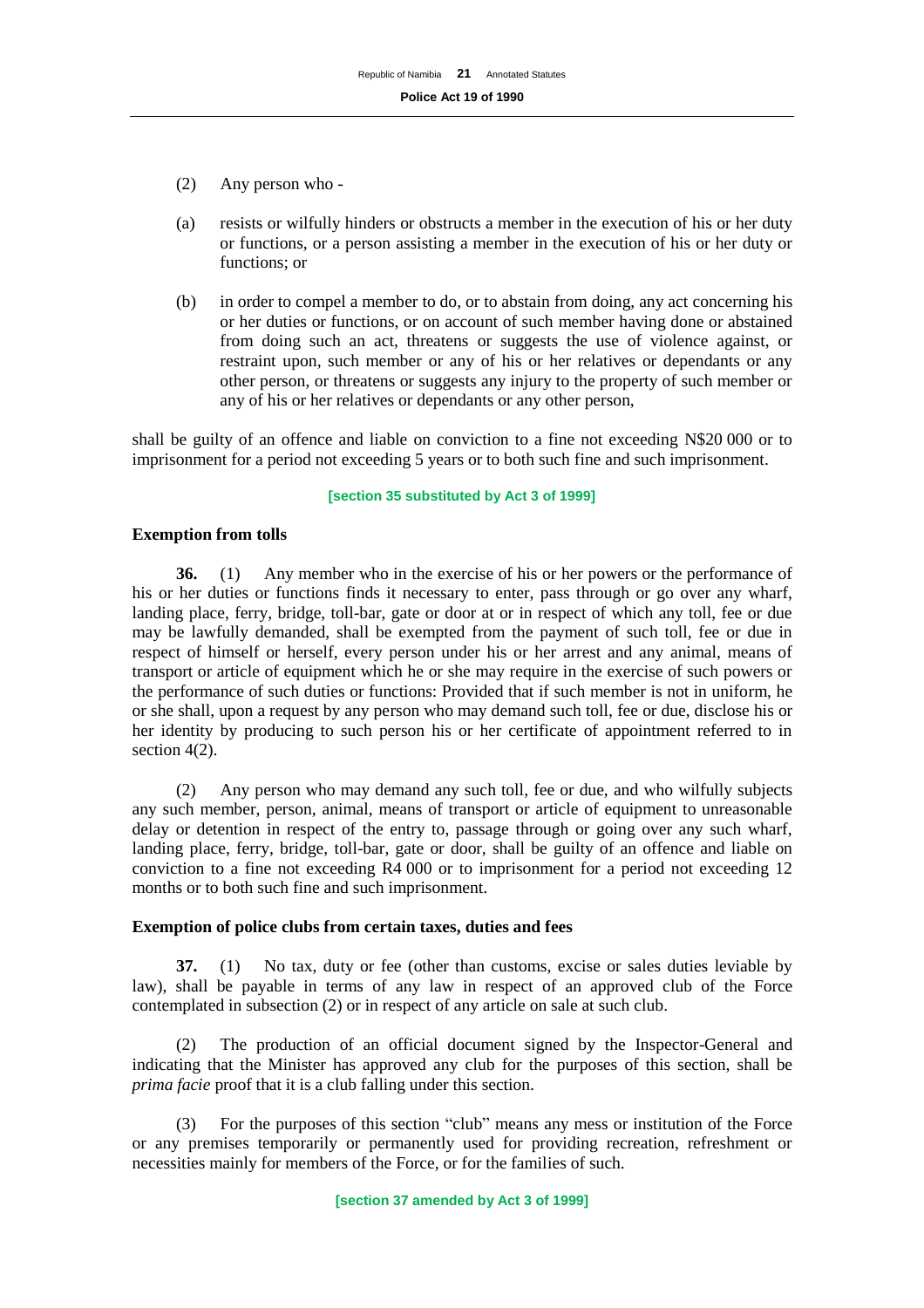#### **Non-liability for acts done under irregular warrant**

**38.** (1) If any legal proceedings are instituted against any member for any act done in obedience to a warrant purporting to be issued by a magistrate, justice of the peace or other officer authorized by law to issue warrants, that member shall not be liable for any irregularity in the issuing of the warrant or for want of jurisdiction in the person issuing the same, and upon producing the warrant containing the signature of the person purporting to be a magistrate, justice of the peace or such other officer as aforesaid, and upon proof that the acts complained of were done in obedience to the warrant, judgement shall be given in favour of such member.

(2) A member who in good faith performs any act in accordance with or in the enforcement of any provision purporting to be an enactment of a competent legislative authority, shall, notwithstanding any irregularity in the enactment of or defect in such provision or want of jurisdiction on the part of such legislative authority, be exempt from liability in respect of the performance of that act to the same extent and subject to the same conditions as if such irregularity had not occurred or such defect or want of jurisdiction had not existed.

## **Prescription of actions, notification of proceedings, cause of action, and service of certain process**

**39.** (1) Any civil proceedings against the State or any person in respect of anything done in pursuance of this Act shall be instituted within 12 months after the cause of action arose, and notice in writing of any such proceedings and of the cause thereof shall be given to the defendant not less than 1 month before it is instituted: Provided that the Minister may at any time waive compliance with the provisions of this subsection.

(2) If any notice contemplated in subsection (1) is given to the Inspector-General, it shall constitute notification to the defendant concerned.

(3) Any process by which any proceedings contemplated in subsection (1) are instituted and in which the Minister is the defendant or the respondent, may be served on the Inspector-General.

## **Limitation of liability of the State and members**

**40.** If any person is conveyed in or makes use of any vehicle, aircraft or vessel which is the property of the State and which is used by or on behalf of the Force, the State or any member shall not be liable to such person or his or her spouse, parent, child or other dependant for any loss or damage resulting from any bodily injury, loss of life or loss of or damage to property caused by or arising out of or in any way connected with the conveyance of such person in, or the use of such vehicle, aircraft or vessel, unless such person is so conveyed or makes use thereof in or in the interest of the performance of the functions of the State: Provided that the provisions of this section shall not affect the liability of a member who wilfully causes the said loss or damage.

## **Delegation of powers, duties and functions**

**41.** (1) The Minister may, on such conditions as he or she may deem fit, delegate any power, duty or function conferred upon him or her by this Act, excluding any power, duty or function referred to in sections 2,  $7(2)$ ,  $8(3)$ ,  $19(7)$ ,  $27(3)(a)$  and 42, to the Inspector-General or any other member.

(2) The Inspector-General may, on such conditions as he or she may deem fit, delegate any power, duty or function conferred upon or entrusted to him or her in terms of this Act, to any other member.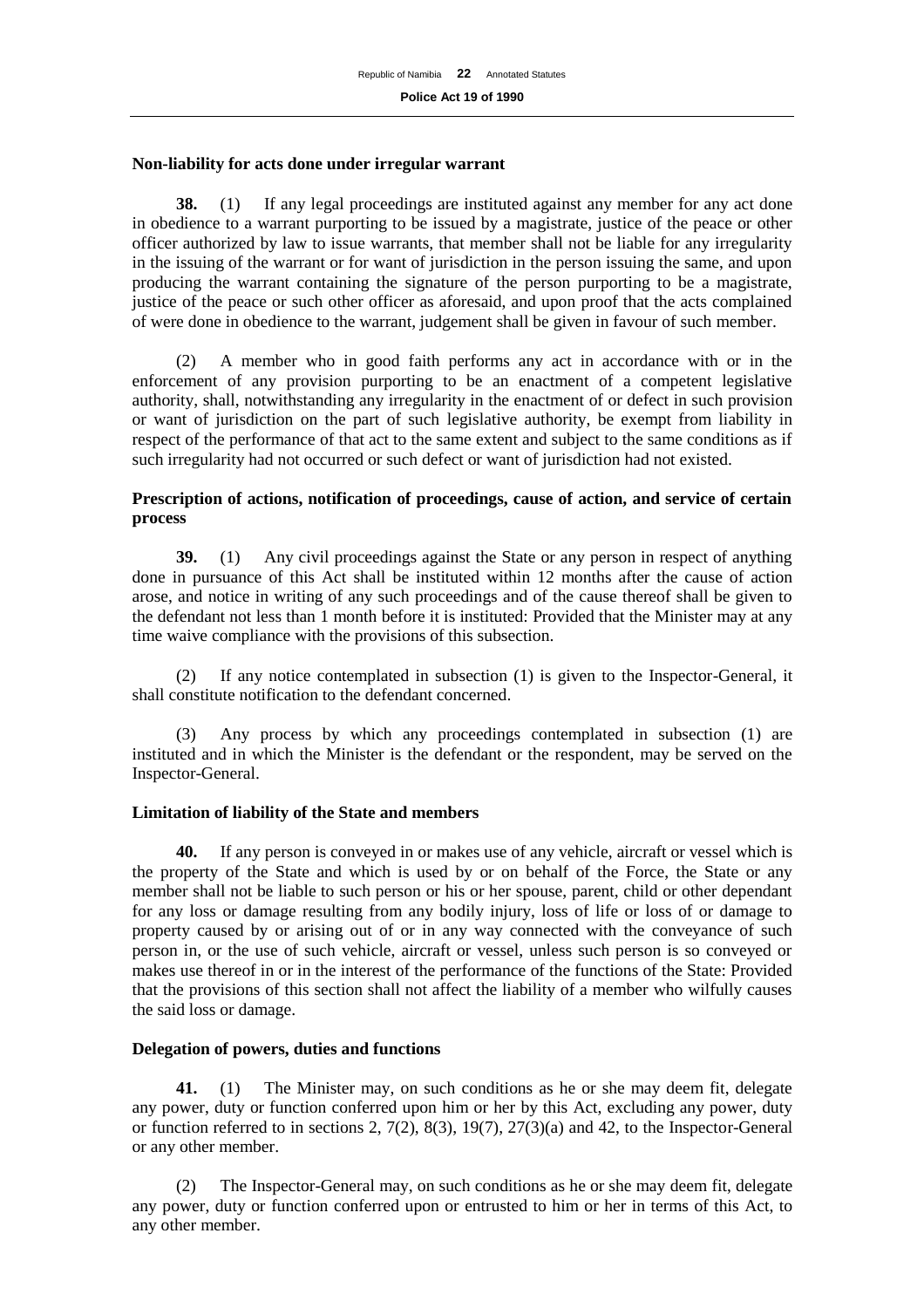#### **[subsection (2) substituted by Act 3 of 1999]**

#### **Regulations**

- **42.** (1) The Minister may make regulations as to -
- (a) the minimum academic qualifications for employment as members, the employment, training, promotion, posting, transfer, leave of absence, resignation, discharge, suspension or reduction in rank of members;
- (b) the standards of physical and mental fitness and the medical examination of members and their families;
- (c) the numerical establishment and distribution of the Force, the establishment of police districts and stations, and the various divisions, branches, grades, ranks and designations in the Force;
- (d) the establishment and maintenance of training institutions or centres for recruits, students and other members, and the instruction, training, discipline and control of such recruits, students and other members at such institutions or centres;
- (e) the control and functions of laboratories established for the purposes of the Force;
- (f) the attendance by members of instructional or training courses at institutions or centres other than those established and maintained in terms of this Act;
- (g) the definition of offences against duty and discipline, and generally the control and discipline of the Force;
- (h) the deductions to be made from the salaries, wages or allowances of members;
- (i) the procedure at disciplinary proceedings before officers under this Act and the attendance of witnesses thereat;
- (j) the assemblage of boards of enquiry constituted under this Act, the procedure of such boards and the attendance of witnesses thereat;
- (k) appeals in terms of this Act;
- (l) the charging of officers with misconduct;
- (m) the provision of stores, arms, ammunition, accessories and other equipment, and of means of transport required for the Force, and the care, safe custody and maintenance thereof;
- (n) the exercise of their powers and the performance of their duties and functions by members;
- (o) the design, award (including a posthumous award), use, bequest, care, loss, forfeiture and restoration of any decoration, medal, bar, clasp or ribbon referred to in section 30;
- (p) the dress and clothing of the Force, and the control or disposal of any article or uniform or equipment by any member;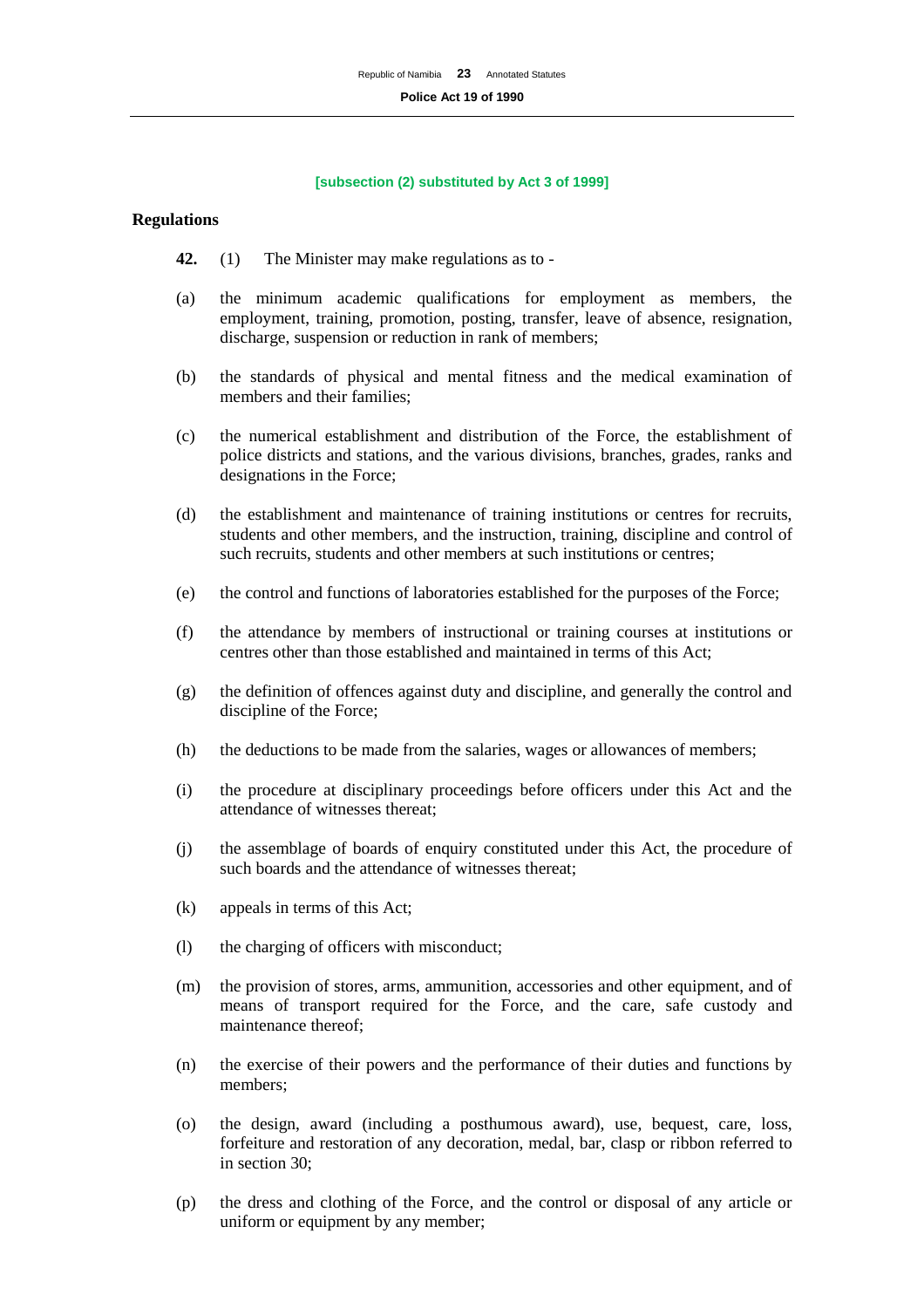- (q) returns, registers, records, documents, books, forms and correspondence relating to the Force;
- (r) the recovery from a member of any deficiency, loss, damage or expense which he or she has unlawfully caused to the State;
- (s) abandoned, lost or unclaimed property found or taken charge of by, or in the possession of a member;
- (t) the establishment, management and control of the funds of clubs referred to in section 37;

#### **[paragraph (t) amended by Act 3 of 1999]**

- (u) the control of funds collected or received by members for the benefit of members and ex-members, or their dependants;
- (v) the general government, control and maintenance of the Force;
- (w) the retention of rank on retirement or resignation from the Force and the award of honorary ranks;
- (x) the keeping of registers containing all the necessary information regarding members of the Reserve Force, the duties of officers in charge of police stations regarding members of the Reserve Force, and the nature of service of members of the Reserve Force;
- (y) generally all other matters which are by this Act required or permitted to be prescribed, or which are necessary or expedient to be prescribed in order to achieve the purposes of this Act.
- (2) Different regulations may be made with reference to -
- (a) members and different classes or categories of members; and
- (b) different divisions of the Force.

## **President may enter into agreements**

**43.** The President or the Minister, authorized thereto by the President, may enter into agreements with the Head of State or Minister or other person responsible for the police force of a foreign state in regard to co-operation and mutual aid between the Force and the police force of that state.

## **Criminal Statistics**

**43A.** (1) The Inspector-General shall, at such times and in such form as the Minister may direct, submit to the Minister such particulars with respect to offences, offenders and the state of crime as the Minister may require.

(2) The Minister shall cause a consolidated abstract of the particulars submitted to him or her under subsection (1) to be laid before the National Assembly once a year.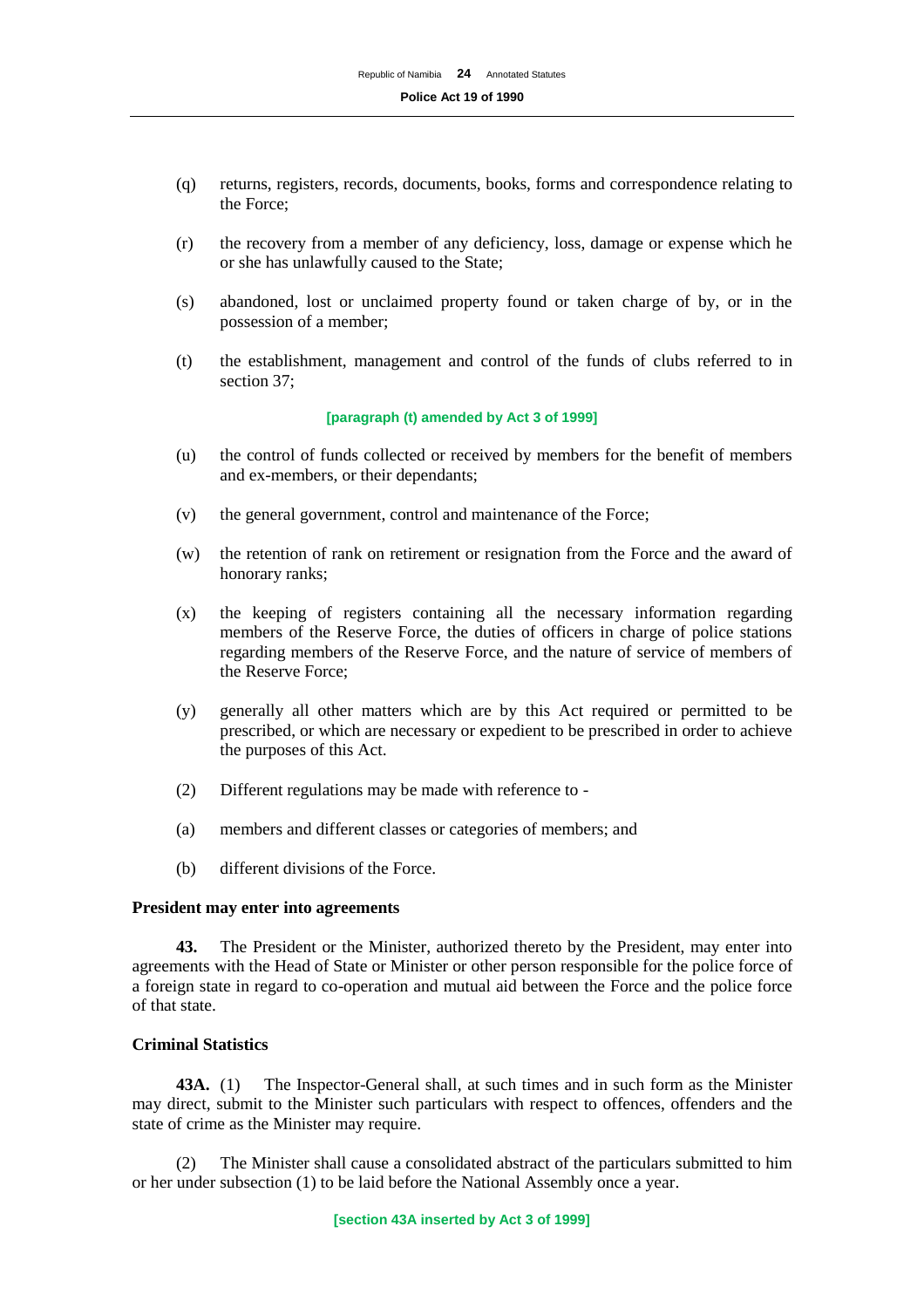### **Police Advisory Board**

**43B.** (1) There shall be a Police Advisory Board for Namibia, whose function shall be to advise the Minister on general questions affecting the Police.

(2) The composition and proceedings of the Police Advisory Board shall be as prescribed by the Minister.

#### **[section 43B inserted by Act 3 of 1999]**

## **Municipal Police Service**

**43C.** (1) Any local authority council of a category contemplated in subsection (2) may, subject to this Act, establish a municipal police service

(2) The Minister may make regulations regarding the establishment of a municipal police service, including which categories of local authority councils may establish such a service and the powers and functions of such a service and of the members thereof.

(3) The Minister shall prescribe which provisions of this Act shall apply to a municipal police service established in terms of subsection (1), and may, for the purpose of such application, make such modifications to any such provision as the Minister may consider necessary.

(4) The Inspector-General shall determine the minimum standards of training that the members of a municipal police service shall undergo.

(5) Legal proceedings in respect of any alleged act performed under or in terms of this Act or any other law, or an alleged failure to do anything which should have been done in terms of this Act or any other law by a member of a municipal police service, shall be instituted against the local authority council.

The establishment of a municipal police service shall not derogate from the functions of the Force or the powers, duties or functions of a member in terms of this Act or any other law.

#### **[section 43C inserted by Act 3 of 1999]**

## **Application of Act**

**44.** This Act shall apply to all members, whether such members are serving within or outside Namibia, and if it is necessary to enforce this Act outside Namibia, any sentence, fine or penalty pronounced or imposed for the purpose of such enforcement shall be as valid and effective as if it had been pronounced or imposed in Namibia.

## **Repeal or amendment of laws, and savings**

**45.** (1) Subject to the provisions of subsection (2), the laws specified in Schedule 2 to this Act are hereby repealed or amended to the extent set out in the third column of the said Schedule.

**[subsection (1) amended by Act 3 of 1999]**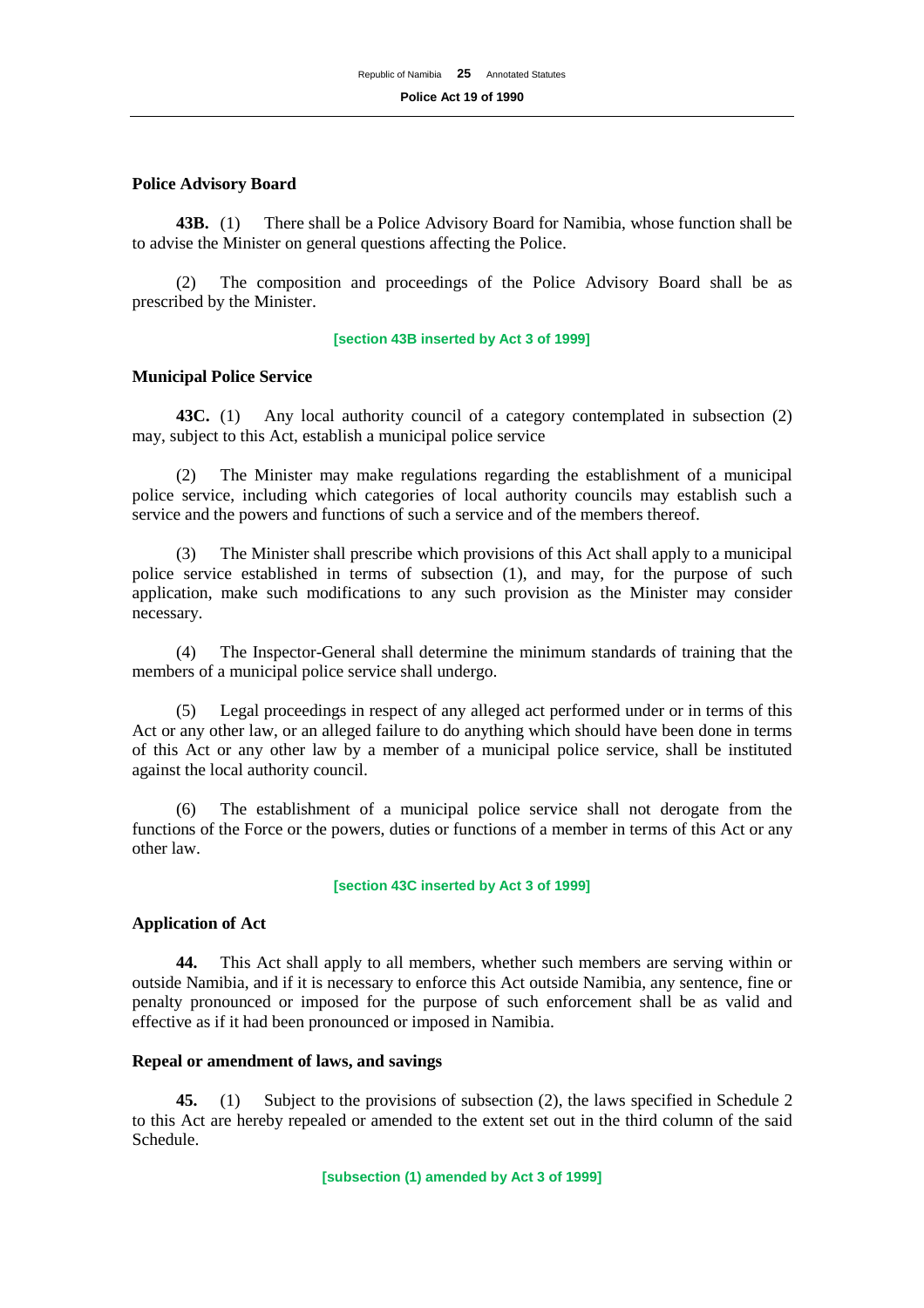(2) Any regulation, direction, rule, notice, approval or appointment made, issued or given or anything done under any provision of any law repealed or amended by subsection (1), shall be deemed to have been made, issued, given or done under the corresponding provision of this Act.

- (3) For the purposes of this Act -
- (a) the regulations
	- (i) in force by virtue of the provisions of subsection (2) shall be construed in accordance with the provisions of this Act, in so far as they relate to those provisions, unless it would in any particular case be obviously inappropriate;
	- (ii) promulgated under Government Notice R.203 of 1964, as amended, are hereby amended -
		- (aa) by the insertion after subregulation (1) of regulation 3 of the following subregulation:

"(2) The number and grading of posts in the various branches or divisions shall, with due regard to the provisions of subregulation (1), be determined by the Inspector-General in consultation with the Minister.";

- (bb) by the substitution for subparagraphs (i), (ii), (iii) and (iv) of paragraph (a) of subregulation (1) of regulation 8 of the following subparagraphs:
	- "(i) Inspector-General;
	- (ii) deputy Inspector-General;
	- (iii) commissioner;
	- (iv) deputy commissioner;"; and
- (cc) by the deletion of paragraph (a) of subregulation (2) of regulation 8;
- (b) the provisions of subparagraph (ii) of paragraph (a) of this subsection shall be deemed to be regulations made under section 42 of this Act;
- (c) the Inspector-General may adjust any form prescribed or issued under such regulations in so far as it is necessary to give effect to the provisions of this Act.

## **Interpretation of laws**

**46.** Subject to the provisions of this Act, any reference in any law in force at the commencement of this Act to -

- (a) the South West African Police, shall be construed as a reference to the Namibian Police;
- (b) the Commissioner of the South West African Police, shall be construed as a reference to the Inspector-General; and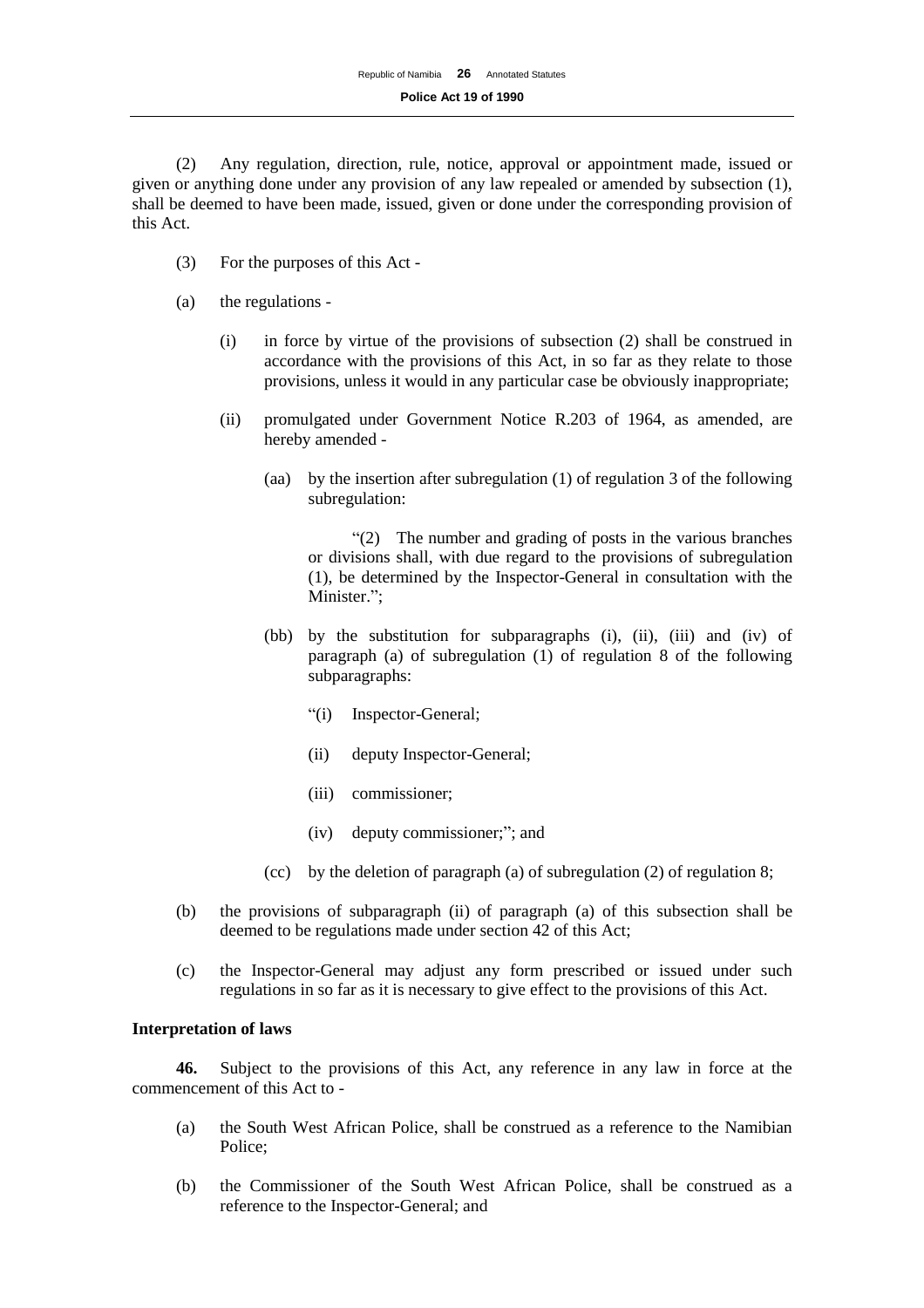(c) a member of the South West African Police, shall be construed as a reference to a member of the Namibian Police.

## **Short title**

**47.** This Act shall be called the Police Act, 1990.

## **SCHEDULE 1**

#### **(Section 4(2B))**

## **[Schedule 1 inserted by Act 3 of 1999]**

## **OFFENCES**

Murder Culpable homicide involving an assault Malicious damage to property Public violence Kidnapping Child stealing Rape Indecent assault Theft-if a fine of more than N\$100 has been imposed Illegal hunting of game Robbery Assault with intent to cause grievous bodily harm Arson Breaking or entering any premises, whether under common law or a statutory provision, with intent to commit an offence Receiving stolen property knowing it to have been stolen Fraud Forgery or uttering a forged document knowing it to have been forged Any offence relating to coinage **Corruption** Obstructing the ends of justice An offence under any law relating to illicit dealing in, selling or possession of unwrought precious metals or rough or uncut precious stones An offence under any law relating to illegal dealing in, possession, conveyance or supply of dependence producing drugs An offence under the Controlled Game Products Proclamation, 1980 (Proclamation No. AG 42 of 1980)

Any conspiracy, incitement or attempt to commit any offence mentioned in this Schedule.